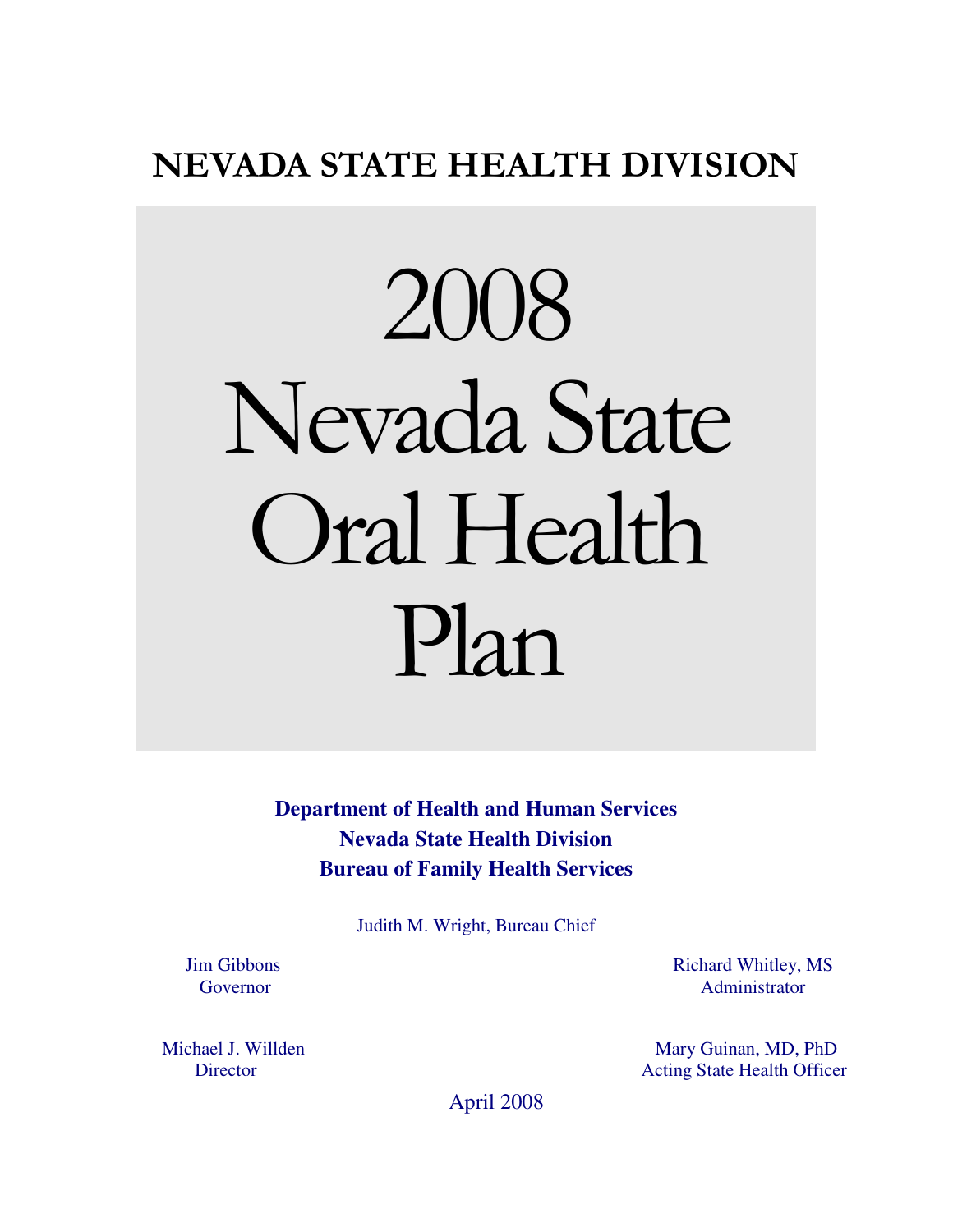# Funding for the 2008 State Oral Health Summit was provided by:

# The Department of Health and Human Services Health Resources and Services Administration Centers for Disease Control and Prevention Division of Oral Health

*"You are not healthy without good oral health"* 

*Dr. C. Everett Koop, Surgeon General of the United States, 1981-1989*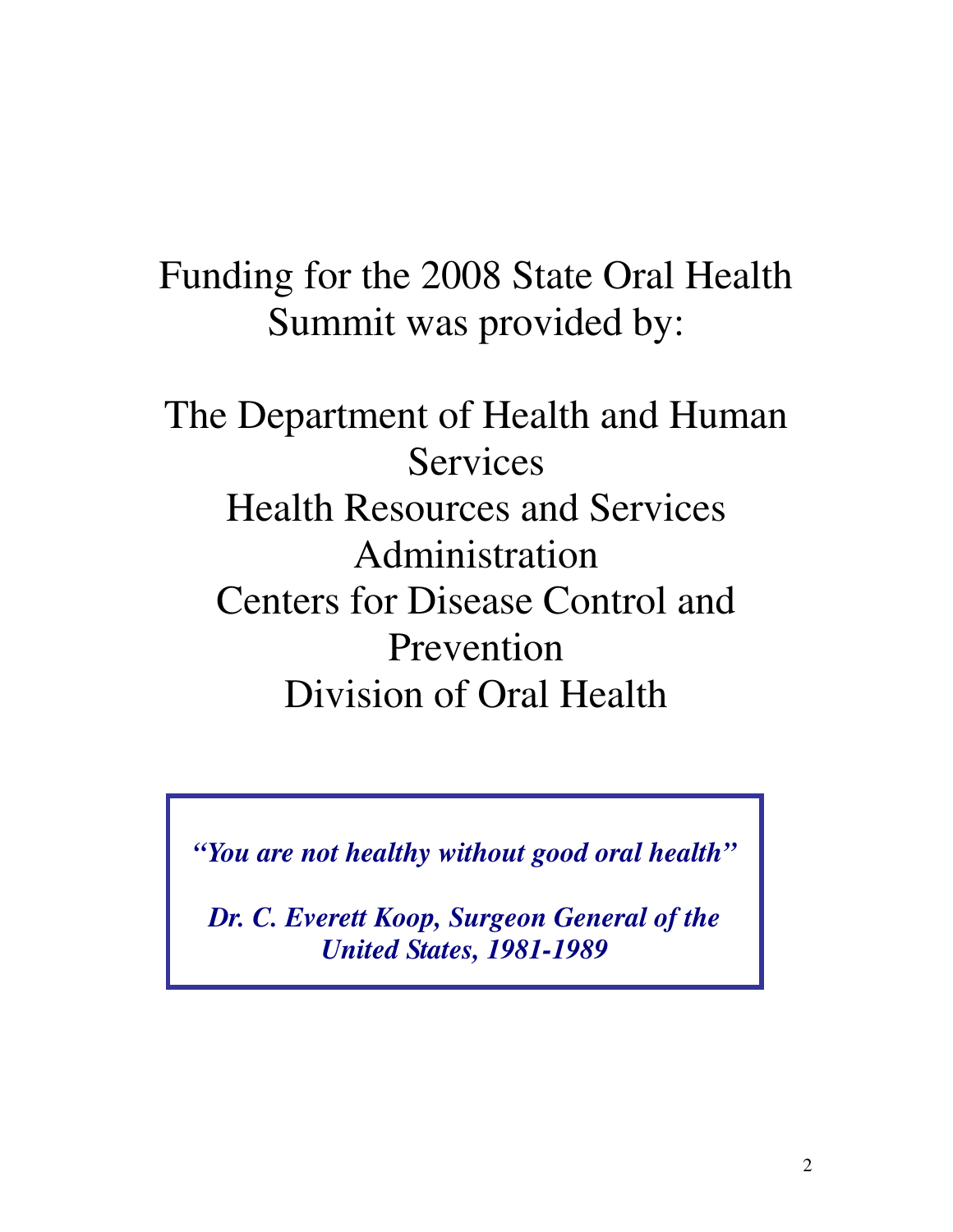# **Table of Contents**

| <b>TOPIC</b>                                                           | <b>PAGE</b>      |
|------------------------------------------------------------------------|------------------|
| <b>1. BACKGROUND</b>                                                   | $\boldsymbol{4}$ |
| <b>2. SUMMARY OF PLANNING PROCESS</b>                                  | 6                |
| 3. 2008 STATE ORAL HEALTH SUMMIT AGENDA                                | 7                |
| <b>4. 2008 GOALS AND OBJECTIVES</b>                                    | 9                |
| <b>5. NEXT STEPS</b>                                                   | 11               |
| <b>6. IMPLEMENTATION TRACKING GRID</b>                                 | 12               |
| 7. TIMELINE                                                            | 28               |
| APPENDIX A: 2004 STATE ORAL HEALTH PLAN GOALS AND OBJECTIVES           |                  |
| APPENDIX B: STATE ORAL HEALTH ADVISORY COMMITTEE                       |                  |
| APPENDIX C: 2008 STATE ORAL HEALTH SUMMIT PLANNING<br><b>COMMITTEE</b> |                  |
| <b>APPENDIX D: POLICY TOOL WORKGROUP MEMBERS</b>                       |                  |

**APPENDIX E: SUMMIT PARTICIPANT LIST**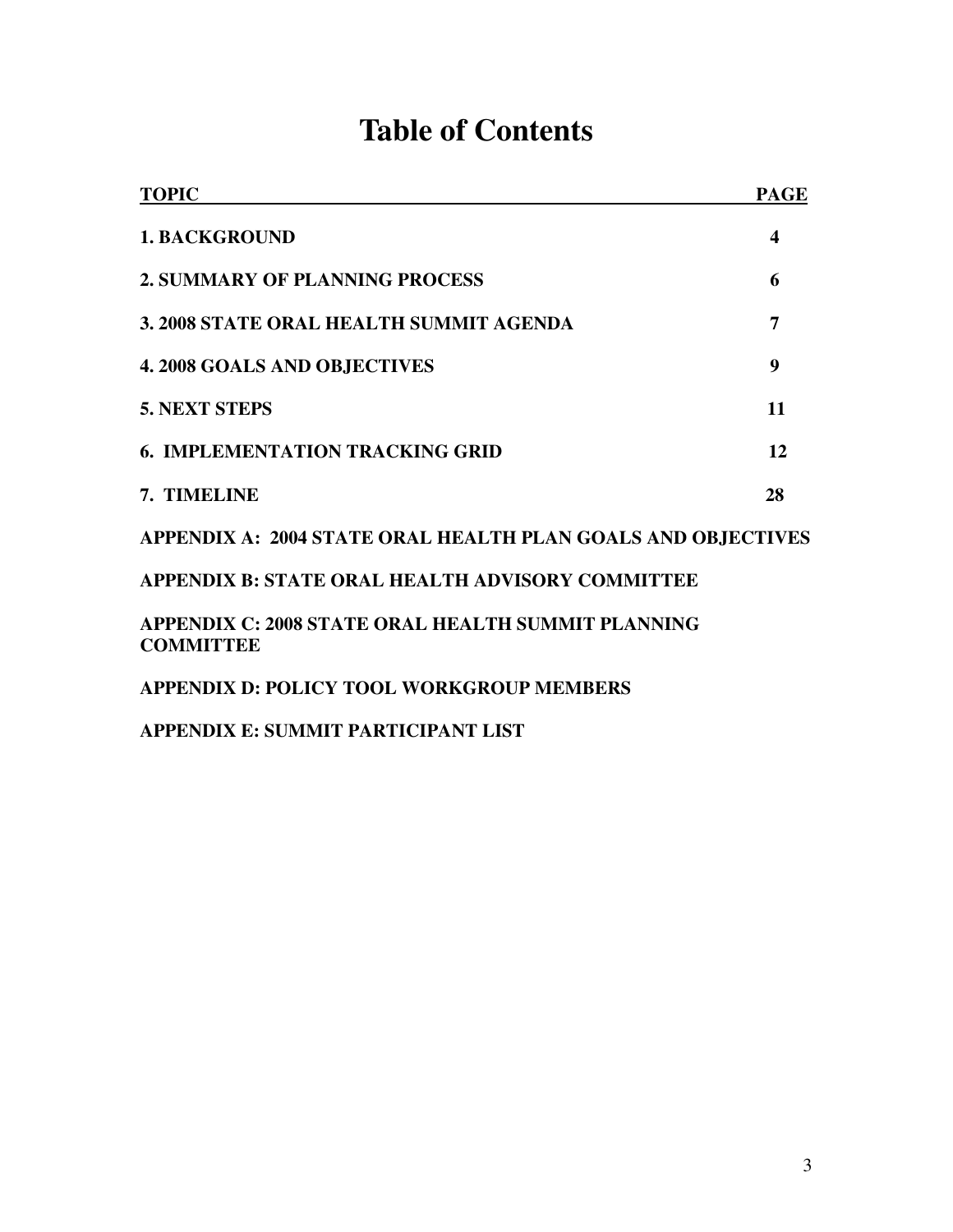# 1.BACKGROUND

The first statewide plan to improve oral health in Nevada was published in 1998 when the Governor's Maternal and Child Health Advisory Board, Oral Health Subcommittee issued *An Oral Health Action Plan for Nevada*. This document made recommendations in three general areas: State leadership; access to treatment services; and prevention and health education. Primary goals included establishment of a State Office of Oral Health; initiatives related to Medicaid and Nevada's State Children's Health Insurance Program (SCHIP), Nevada Check Up; development of a public information and education campaign; assessment of the oral health of Nevada's seniors and education of long-term care administrators and their staffs; pursuit of remedies to address workforce issues; development of community-level public/private partnerships to expand access to dental treatment services for the underserved; development of a pilot dental sealant initiative; implementation of an oral health curriculum for schools; and amendment of Nevada Revised Statute (NRS) to permit local jurisdiction approval of community water system fluoridation.

In 2004, over 70 stakeholders were convened to develop an updated state oral health plan. This document, the *2004 State Oral Health Plan* contained seven overarching goals - *Appendix A.* They included: maintain and expand an oral health system in Nevada; change the culture of accepted norms; develop policy to promote oral health; develop sustainability of the Nevada State Health Division Oral Health Program; promote effective disease prevention and treatment strategies and programs; increase access to direct dental services; and reduce barriers to care. Specific objectives were developed for each goal. Strategies, evaluation criteria, agencies and organizations to involve, and time frames were specified. Each objective was also cross referenced with corresponding Healthy People 2010 goals or goals from the Surgeon General's *National Call to Action.* The final evaluation piece related to the *2004 State Oral Health Plan* was development of a tracking grid to chart progress towards achieving the goals outlined in the plan. Regional oral health coalitions covering all 17 Nevada counties were established to implement the strategies contained in the 2004 plan on a community level. Continued evaluation of progress towards meeting the goals of the 2004 State Oral Health Plan revealed that significant progress had been made on achieving the goals and objectives of the 2004 plan.

- Almost 9,000 children received close to 30,000 free dental sealants through school-based dental sealant programs;
- The percent of children in Nevada with dental sealants increased from 33 to 41 percent;
- Physicians and nurses provided over 25,000 fluoride varnish treatments to at-risk children;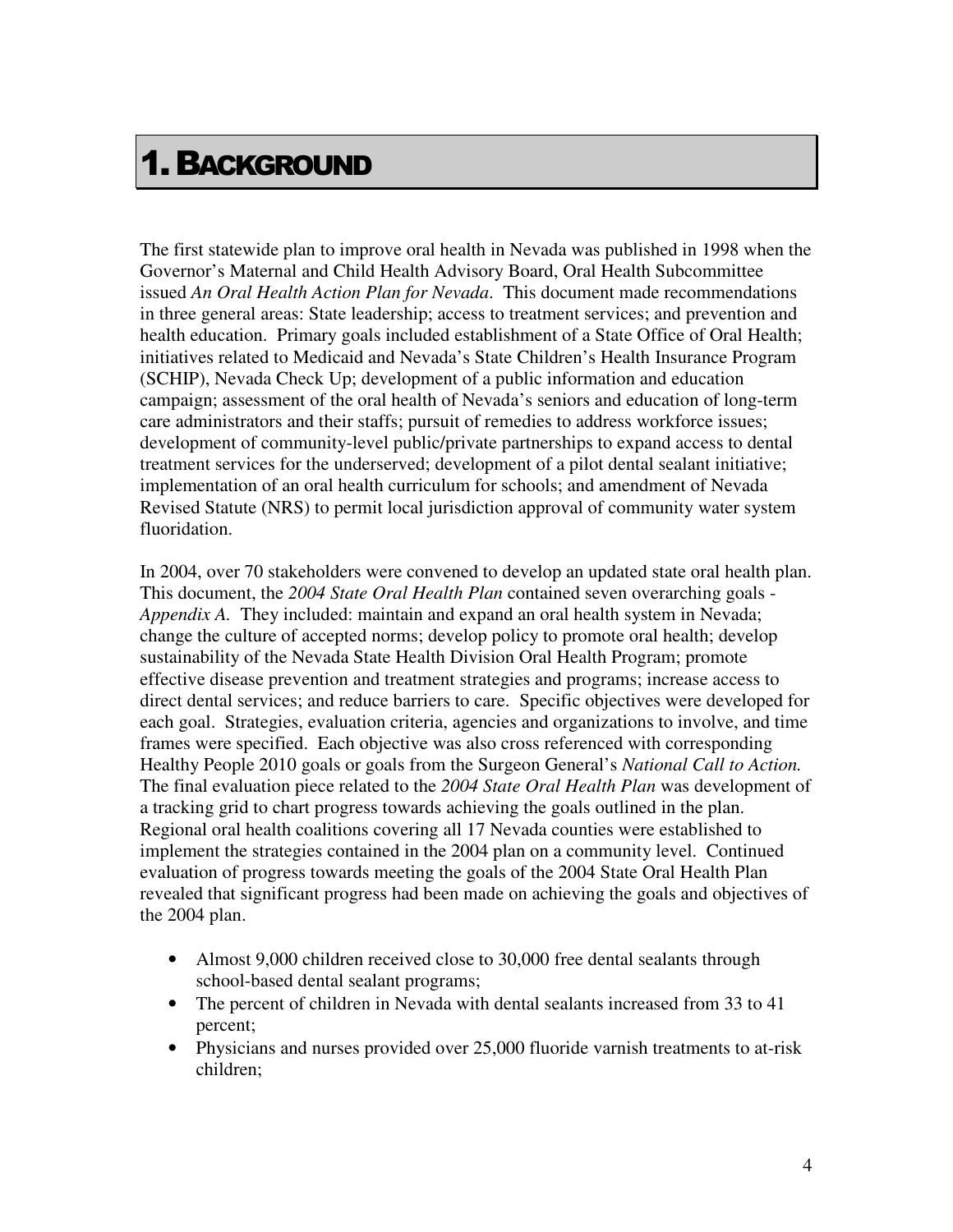- The percent of Nevadans with access to optimally fluoridated community water supplies exceeded the Healthy People 2010 goal of 75 percent;
- Over 3,000 individuals participated in oral health education classes;
- The number of dental safety-net programs increased from 20 to 29;
- The number of mobile dental programs increased from five to nine;
- The number of Nevada licensed dentists increased from 1,186 to 2,130;
- The number of dentists participating in Nevada's Medicaid program, the number with paid claims of at least \$10,000, and the number who saw 100 or more beneficiaries tripled;
- The percent of Early and Periodic Screening, Diagnosis, and Treatment (EPSDT) eligible children who received at least one initial or periodic EPSDT screen increased from 38 percent to 58 percent;
- The number of EPSDT eligible children who received any dental service increased from 7,054 to 30,647;
- The number of EPSDT eligible children who received a preventive dental service increased from 18,656 to 24,427;
- The percent of children enrolled in Head Start receiving preventive care increased from 33 percent to 92 percent and the percent who received dental treatment increased from 37 percent to 63 percent;
- The Trust Fund for Public Health, the Fund for a Healthy Nevada, and the Department of Health and Human Services (DHHS) Community Services Block Grant (CSBG) allocation unit dispersed almost \$8.5 million to community-based agencies to support oral health activities.
- The state has a comprehensive State Oral Health Plan that is used by the Oral Health Program and other stakeholders throughout the state for program planning, evaluation, resource development, and advocacy. This ensures that individual program activities are aligned with overarching goals.

Having a comprehensive state oral health plan has improved oral health in Nevada by providing the Nevada State Oral Health Program and stakeholders with a document that they have used for advocacy, to support funding requests, for program planning, and for evaluation of progress towards meeting both national and state objectives. It has generated support for a state-level oral health program to oversee and coordinate oral health efforts; encouraged development of standardized reporting mechanisms; assisted coalitions with identification of strategies they can implement to improve oral health; inspired development of preventive and restorative oral health programs to reduce disparities; identified opportunities for research efforts relative to oral health; provided a resource for educators to teach dental and dental hygiene students about dental public health; provided a central resource of information for lawmakers; and empowered local advocacy groups to pursue policies to improve oral health. Continued evaluation highlighted the need to revisit the 2004 plan and identify new and update existing goals and strategies to meet Nevada's vision:

## *Optimal Oral Health for all Nevadans*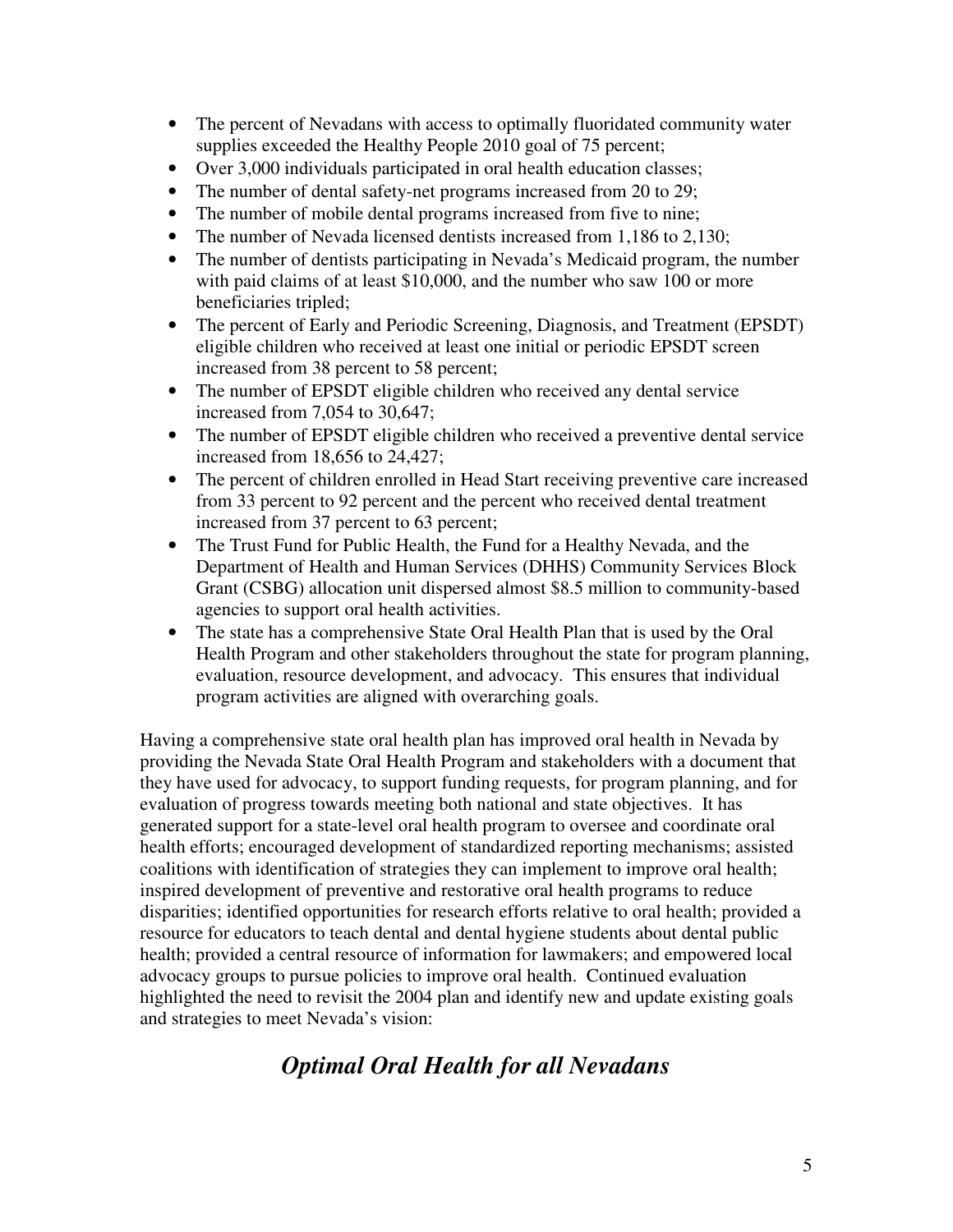# 2.SUMMARY OF PLANNING PROCESS

The activities of the Nevada State Health Division Oral Health Program are guided by a 13 member State Oral Health Advisory Committee (OHAC) - *Appendix B*. The OHAC represents a diverse group of oral health stakeholders from throughout the state. The members of the OHAC identified organizations and stakeholder groups to invite to participate in planning the 2008 State Oral Health Summit. They included: the Nevada Dental Association; Nevada Dental Hygienists' Association; Nevada State Board of Dental Examiners; University of Nevada, Las Vegas School of Dental Medicine; Great Basin Primary Care Association; Nevada School Nurses Association; Head Start Association; Bureau of Community Health Services; Division of Mental Health and Developmental Services; Community Coalition for Oral Health (CCOH); Northern Nevada Dental Coalition for Underserved Populations (CUSP); Northeastern Nevada Oral Health Coalition (NECOH); Churchill, Lyon, Pershing, and Story Counties Regional Oral Health Coalition (CLPS ROHC); Carson Douglas Oral Health Coalition; Central Nevada Oral Health Coalition; tribal government; and safety net providers. Each entity was contacted and invited to participate in the planning process. The result was a 12 member planning committee that oversaw all activities related to planning the 2008 State Oral Health Summit - *Appendix C.* The committee started meeting in October of 2007 and over the next four months they selected the venue and date, identified invitees and the keynote speaker, drafted the agenda, identified breakout group topic areas, and reviewed outcomes from the 2004 State Oral Health Plan for presentation at the 2008 Summit.

The OHAC also identified a group of stakeholders (*Appendix D* ) who were asked to convene prior to the summit, to identify priority oral health policies for potential inclusion in the 2008 State Oral Health Plan. The workgroup utilized a Policy Development Tool, developed as part of a collaborative agreement between the Children's Dental Health Project and the Centers for Disease Control and Prevention (CDC) Division of Oral Health. The meeting was facilitated by Mary Frosh from the Children's Dental Health Project. The workgroup identified five priority policies with potential to improve oral health in Nevada. They also identified representatives from the workgroup to present the proposed policies to stakeholders at the summit and to provide stakeholders with the rationale for why these policies should be considered for inclusion in the 2008 State Oral Health Plan. The proposed policies were:

- Expand access to oral health services in rural Nevada;
- Establish an oral health program in statute and secure state funding to support the program;
- Expand existing and implement new school-based dental sealant programs;
- Maintain existing population levels at which community water fluoridation is mandated;
- Require oral health education in school curricula.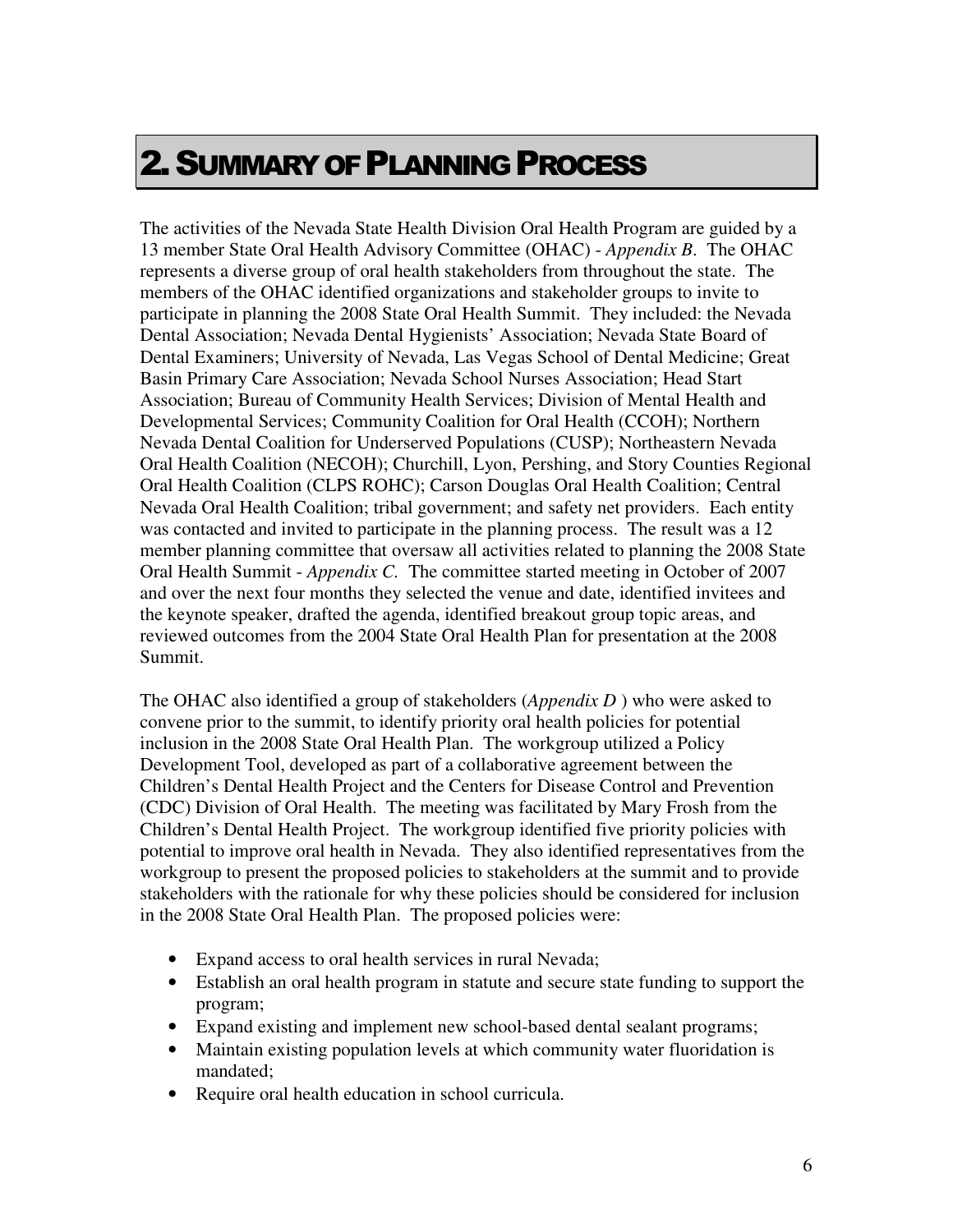# 3. STATE ORAL HEALTH SUMMIT AGENDA

The summit began with a welcome and introductions by Amy Roukie, Deputy Administrator of the Nevada State Health Division. Following the introductions, Assemblywoman Sheila Leslie, Chairwoman of the Legislative Committee on Health Care, provided the keynote address. She stressed the need for oral health advocates to identify one or two key initiatives. They need to develop strategic talking points to communicate with legislators and they need to coordinate efforts so legislators hear a consistent message.

Christine Wood, Nevada State Health Division Oral Health Program Manager provided an overview of progress towards meeting the goals and objectives of the 2004 State Oral Health Plan. Michael Sanders, DMD, EdM and Dental Consultant to the Nevada State Health Division Oral Health Program provided an overview of the Policy Tool process. This was followed by individual presentations from Policy Tool workgroup representatives on each of the proposed policies.

- Dr. Robert Talley Expand access to oral health services in rural Nevada.
- Dr. Joel Glover Establish an oral health program in statute and secure funding to support the program.
- Shari Peterson Expand existing and implement new school-based dental sealant programs.
- Dr. Mark Rosenberg Maintain existing population levels at which community water fluoridation is mandated in statute.
- Dr. Tyree Davis and Dr. Mille McClain Require oral health education in school curricula.

After a networking luncheon, Kelly Marschall, Social Entrepreneurs, Inc. explained the action planning process. Strategic planning was done utilizing a "world café" approach. There were four breakout groups. Focus areas were: 1) Change perceptions and increase awareness; 2) Increase prevention and expand access; 3) Improve service delivery; 4) Build infrastructure. The potential policies to improve oral health were nested under the appropriate workgroup focus area. Participants could choose to rotate between the various workgroups or stay in one workgroup for the entire strategic planning process. Each workgroups was lead by a facilitator who ensured that participants stayed focused. Participants were alerted of "time boxes" meaning that if they wished to participate in all four topics, their time to rotate to a new topic had just arrived. The 2008 State Oral Health Summit Planning Committee members modeled participation in the workgroups and answered process questions from stakeholders. Each group established the goal and objectives for the category they were participating in. Objectives were then discussed and prioritized by the group, using a consensus building process. The top priority objectives were included in the action plan and strategies or action items were identified to achieve the objective. After a set period of time, participants moved to another workgroup and reviewed, revised, and built upon the work of the previous group of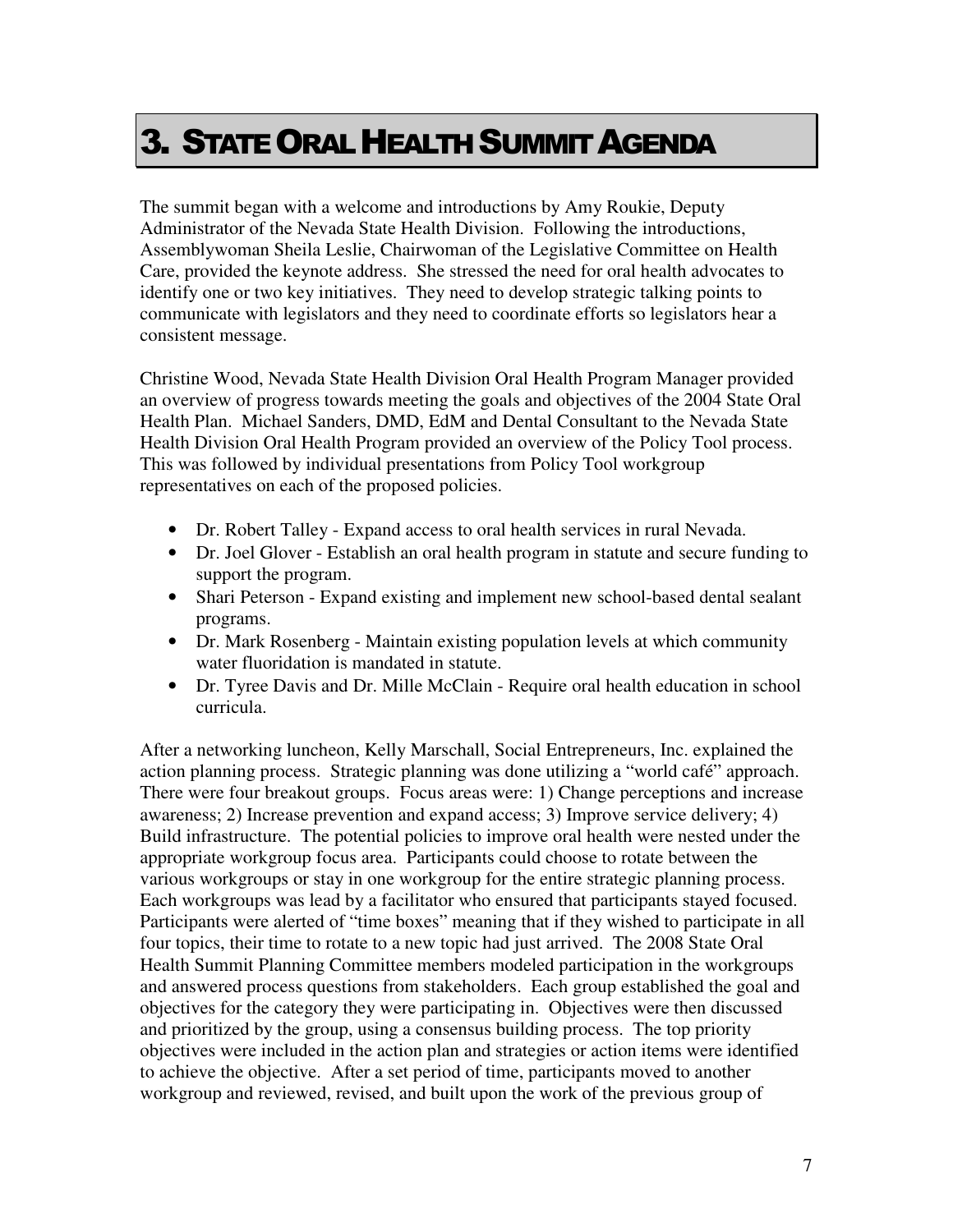participants, to ensure the maximum number of perspectives were included in the action plan activities.

Following development of the action plans each work group facilitator reported the results of the planning activities to the participants. Participants engaged in a discussion regarding emerging themes and the implications of implementing each of the four goals. The next steps of the planning process were explained to participants along with the timing for the final completion of the plan. The summit concluded with final thoughts from Tyree Davis, DDS, and Chair of the OHAC and an evaluation of the event.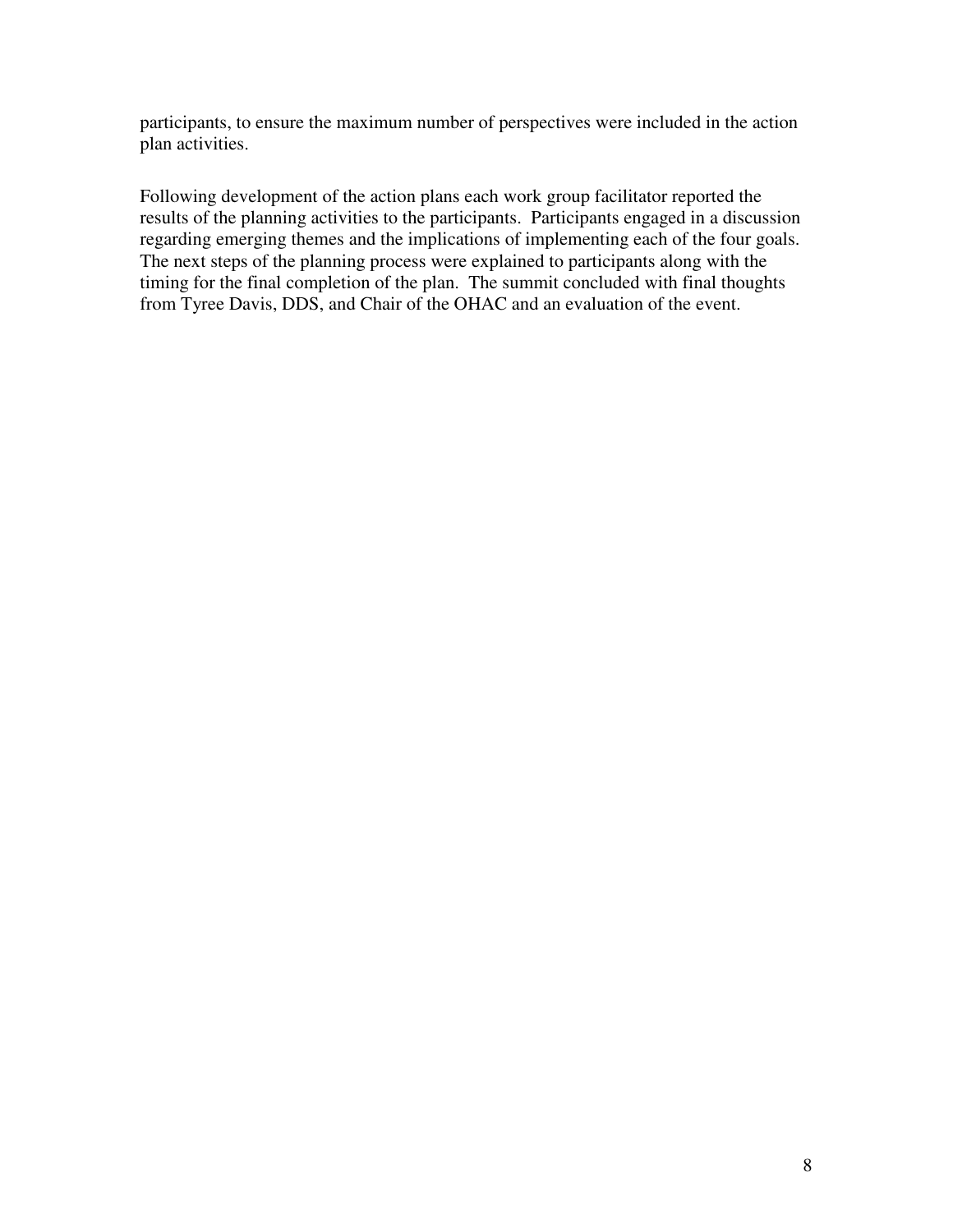# 4. GOALS AND OBJECTIVES

Goal 1 - Build the infrastructure needed to support oral health in Nevada.

Objective 1.1 - By 2009, establish a Nevada State Health Division Oral Health unit in statute.

Objective 1.2 - Annually, obtain \$500,000 in funding to sustain the Nevada State Health Division Oral Health unit.

Objective 1.3 - By 2010, stakeholders from all 17 counties in Nevada will actively participate in regional oral health coalitions that meet regularly and that engage in oral health promotion activities in those counties.

Goal 2 - Implement evidence-based oral health prevention activities.

Objective 2.1 - Maintain existing county population levels at which community water fluoridation is mandated in Nevada statute.

Objective 2.2 - By 2013, implement dental sealant programs in all Nevada counties.

Objective 2.3 - By 2013, implement community-based fluoride programs in all Nevada counties.

Goal 3 - Increase access to oral health services for all underserved Nevadans (rural, special needs, aged, very young, low-income, and uninsured).

Objective 3.1 - By 2011, increase state funding to support loan repayment for dentists who commit to care for underserved populations.

Objective 3.2 - By 2011, increase state funding to support low or no-cost loans for dental students who commit to care for underserved populations.

Objective 3.3 - By 2011, establish community scholarships to support dental students who commit to care in rural communities.

Objective 3.4 - By 2011, establish rural rotations for all UNLV SDM students.

Objective 3.5 - By 2013, establish a state-funded loan pool to assist with costs of establishing and maintaining dental practices in underserved communities.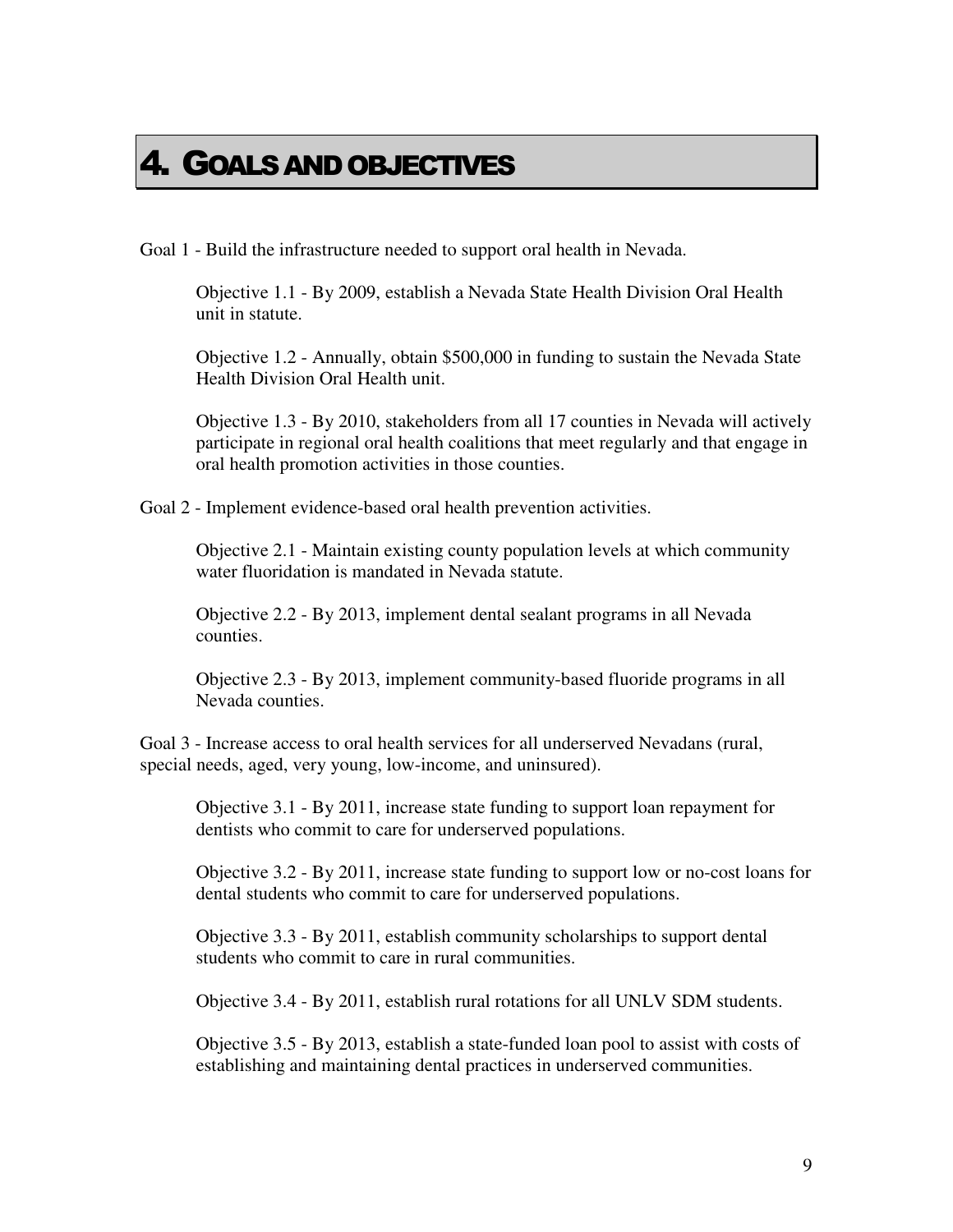Objective 3.6 - By 2011, establish telemedicine programs to support rural dental providers.

Objective 3.7 - By 2013, provide supplemental reimbursement by Medicaid to rural providers who participate in Medicaid and Nevada Check Up.

Objective 3.8 - By 2013, provide supplemental reimbursement by Medicaid for the extra time and special knowledge and skills needed to provide care to individuals with special needs and the frail elderly.

Objective 3.9 - By 2013, establish continuing education programs for general dentists on treatment of clients with special needs, the aged and very young.

Objective 3.10 - By 2010, reduce the length and complexity of the Medicaid enrollment and application forms for providers and clients.

Objective 3.11 - By 2013, establish presumptive eligibility for Medicaid and Nevada Check Up.

Goal 4 - Change perceptions about and increase awareness of oral health.

Objective 4.1 - By 2013, mandate oral health education in school curricula.

Objective 4.2 - By 2013, implement a statewide targeted oral health education program for consumers.

Objective 4.3 - By 2011, implement interdisciplinary training of oral health and medical professionals.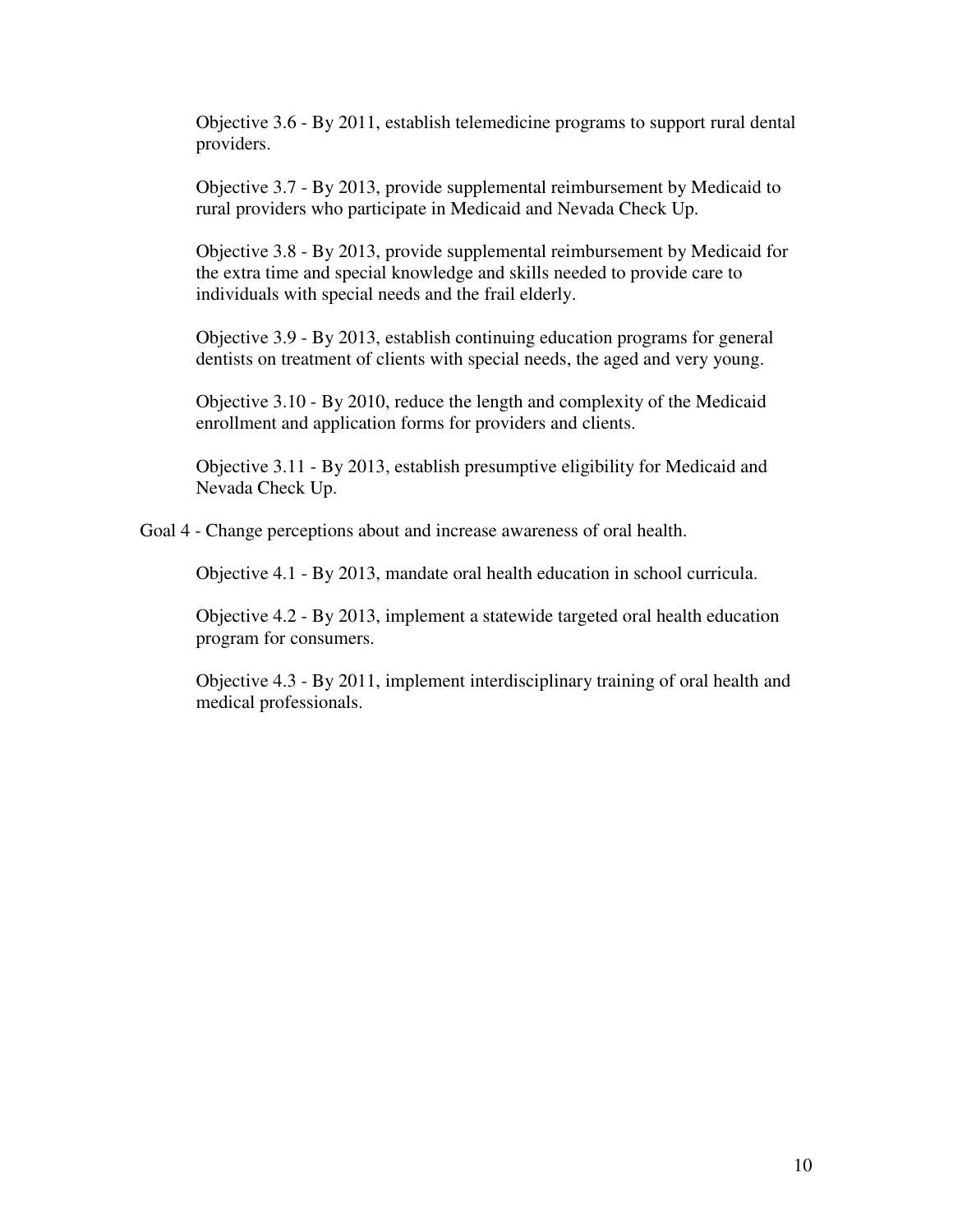# 5. NEXT STEPS

Successful development and implementation of this plan requires the participation of many key stakeholder organizations and the support of the existing coalitions throughout Nevada. In discussing next steps, participants identified a critical success factor would be to build on what already exists in Nevada and to tap existing resources to extend the oral health system and infrastructure. At the same time, it was noted that finances including adequate resources and the political ramifications of some of the objectives serve as a challenge. Clearly, participants feel that a strength and potential success factor for implementing the plan is the diverse group of people, geography, and backgrounds represented in the planning process. Finally, participants expressed their excitement in the progress made over the past two years and look forward to engaging in the implementation of new objectives beginning in 2008.

The meeting concluded with a description of next steps for the development of the plan. Following a summary of the meeting results by the facilitator, the action plan will be forwarded to work group leaders to further evolve the components of the plan for their goal. A draft report will then be issued to participants with an opportunity for them to suggest changes and comment on the plan. Upon receipt of their feedback, the plan will be revised and then forwarded to the Health Division for approval.

Community coalitions will be asked to take ownership of parts of the plan they feel they can implement in their communities. The Oral Health Program will coordinate communication and progress to coalitions and other key stakeholders.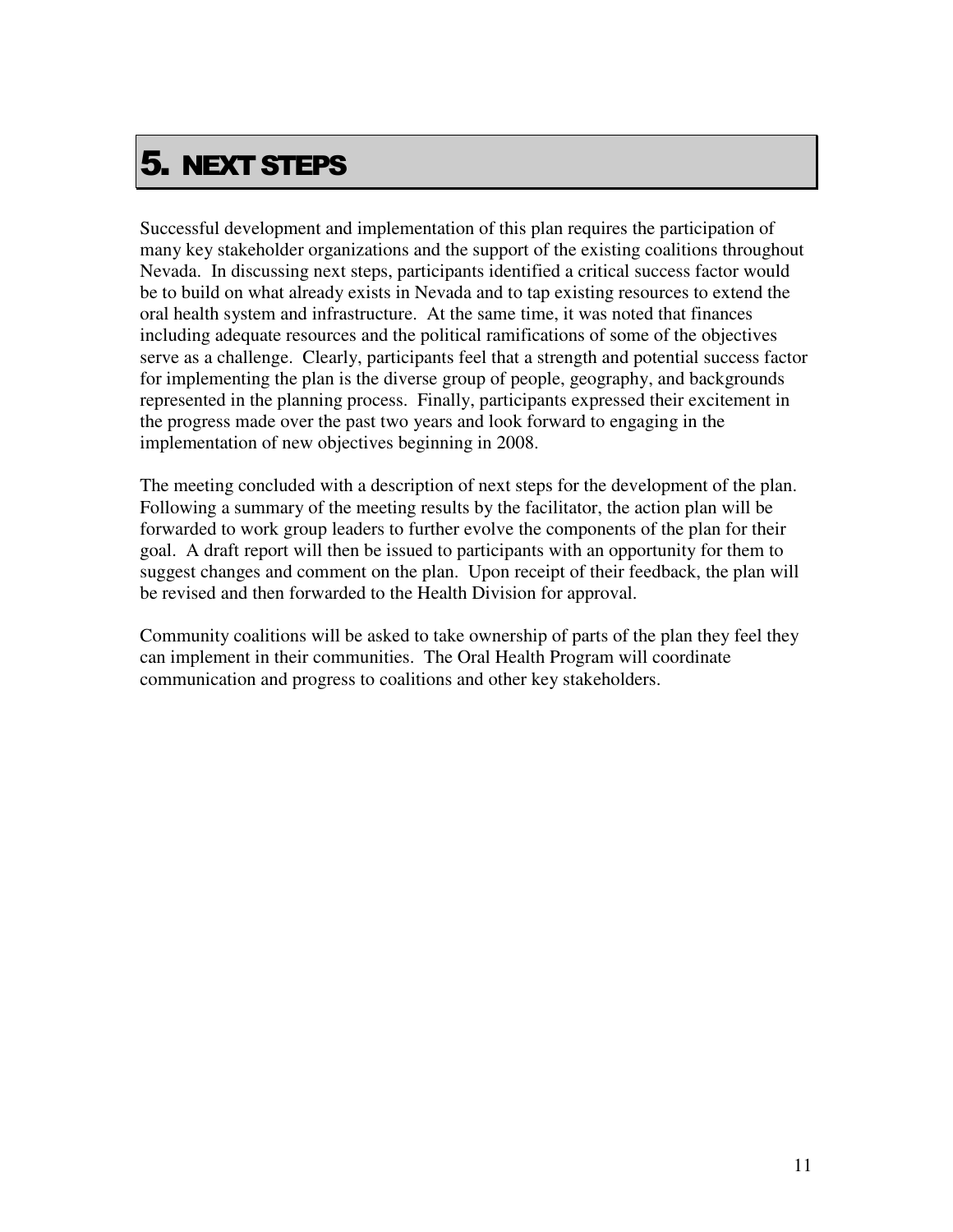# 6.2008STATE ORAL HEALTH PLAN IMPLEMENTATION TRACKING GRID

## **Goal 1 - Build the infrastructure needed to support oral health in Nevada.**

**Objective 1.1** - By 2009, establish a Nevada State Health Division Oral Health unit in statute.

 **Outcome/Measurement**: Nevada statute establishes a State Oral Health unit with capacity to plan, implement, and evaluate oral disease prevention and health promotion programs targeting populations and disparities.

|    | <b>Strategy</b>                                               | <b>Persons Responsible</b>                       | <b>Timing</b> |
|----|---------------------------------------------------------------|--------------------------------------------------|---------------|
|    | State the policy as a SMART (specific, measurable,            | State of Nevada Oral Health Advisory Committee   | March '08     |
|    | achievable, realistic, and timed) objective                   | (OHAC)                                           |               |
| 2. | Gather information and establish a clear argument in          | <b>OHAC</b>                                      | March '08     |
|    | support of establishment of a state funded Oral Health unit   |                                                  |               |
|    | in statute                                                    |                                                  |               |
| 3. | Establish a broad base of support among coalitions and        | Chair of each coalition                          | April '08 -   |
|    | partners by establishing legislative committees within each   |                                                  | establish     |
|    | coalition and obtaining their support                         |                                                  | committees    |
|    |                                                               |                                                  | and secure    |
|    |                                                               |                                                  | support       |
| 4. | Provide legislative training workshops to legislative         | (Possible Facilitators) Great Basin Primary Care | May '08       |
|    | committee members                                             | (GBPCA), Nevada Public Health Assoc. (NPHA),     |               |
|    |                                                               | Nevada Dental Association (NDA), Nevada Dental   |               |
|    |                                                               | Hygienists Association (NDHA), Progressive       |               |
|    |                                                               | Leadership Alliance of Nevada (PLAN)             |               |
| 5. | Identify key legislators (potentially most supportive or most | NDA, GBPCA, Culinary Union                       | June '08      |
|    | opposed)                                                      |                                                  |               |
| 6. | Formulate and frame key messages                              | OHAC and coalition legislative committee         | June '08      |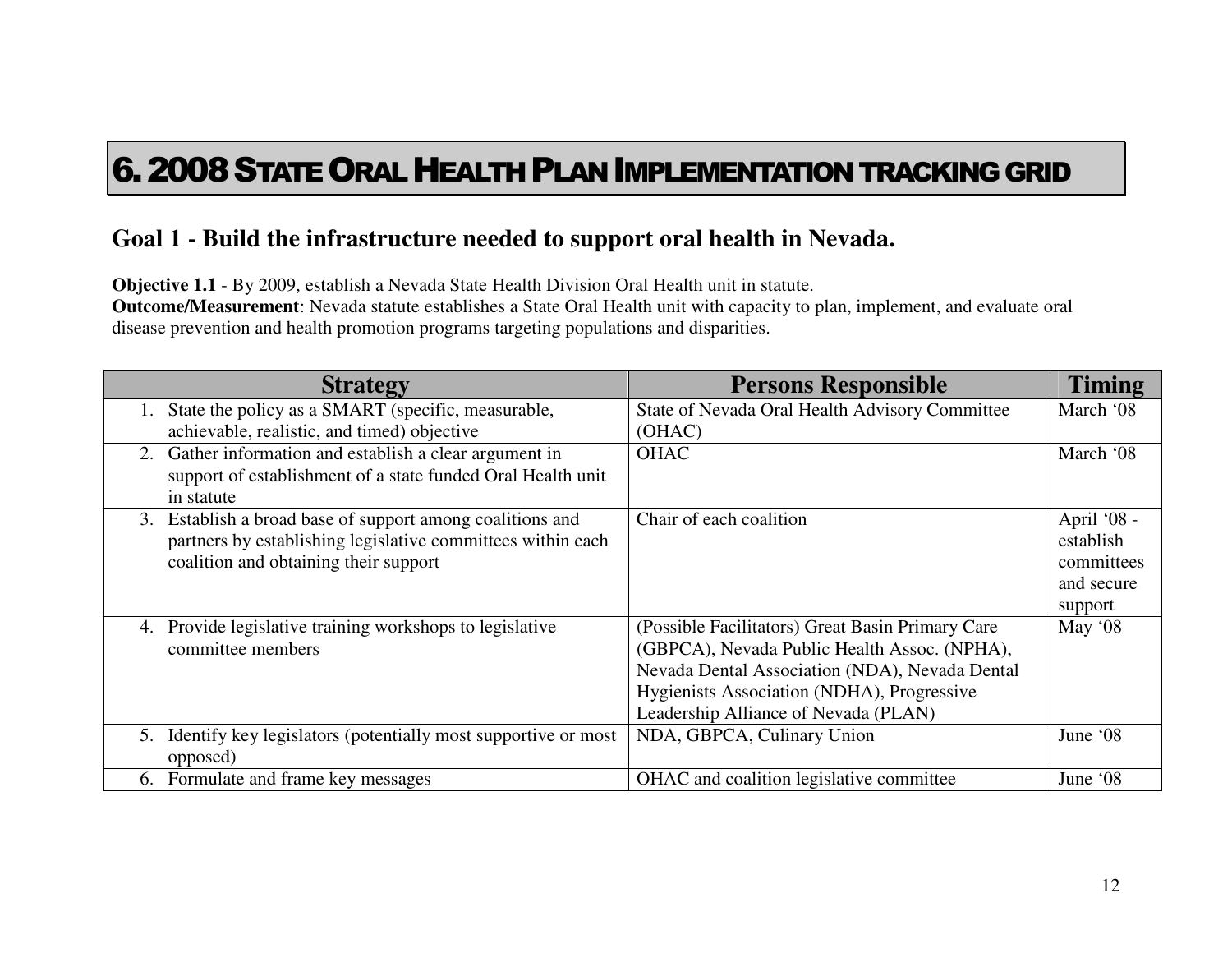| Identify and prepare message bearers                           | OHAC and coalition legislative committee | June'08      |
|----------------------------------------------------------------|------------------------------------------|--------------|
| 8. Meet with identified key legislators to secure a Bill Draft | Message bearers                          | July '08     |
| Request (BDR) sponsor                                          |                                          |              |
| 9. Meet with legislators to secure support                     | Message bearers                          | August '08 - |
|                                                                |                                          | May $'09$    |

**Objective 1.2** - Annually, obtain \$500,000 in funding to support the Nevada State Health Division Oral Health unit.<br>**Outcome/Measurement**: The State Oral Health Program is funded through a variety of sources including the grant awards.

| <b>Strategy</b>                                                           | <b>Persons Responsible</b>                  | <b>Timing</b> |
|---------------------------------------------------------------------------|---------------------------------------------|---------------|
| 1. Conduct an analysis of the financial and social impact of oral         | OHP                                         | March '08     |
| disease                                                                   |                                             |               |
| Establish a clear argument in support of state funding for the Oral<br>2. | <b>OHAC</b>                                 | March '08     |
| Health unit (the financial and social impact of oral disease and the      |                                             |               |
| importance of a strong state oral health program for policy makers)       |                                             |               |
| Establish a broad base of support among coalitions and partners by<br>3.  | Chair of each coalition                     | April '08 -   |
| establishing legislative committees within each coalition and             |                                             | establish     |
| obtaining their support                                                   |                                             | committees    |
|                                                                           |                                             | and secure    |
|                                                                           |                                             | support       |
| Provide legislative training workshops to legislative committee<br>4.     | (Possible Facilitators) - GBPCA, NPHA, NDA, | May '08       |
| members                                                                   | NDHA, PLAN                                  |               |
| Identify key legislators (potentially most supportive or most<br>5.       | NDA, GBPCA, Culinary Union                  | June '08      |
| opposed)                                                                  |                                             |               |
| Formulate and frame key messages<br>6.                                    | OHAC and coalition legislative committee    | June '08      |
| Identify and prepare message bearers                                      | OHAC and coalition legislative committee    | June'08       |
| Meet with identified key legislators to secure a BDR sponsor<br>8.        | Message bearers                             | July $08$     |
| Meet with legislators to secure support<br>9.                             | Message bearers                             | August '08 -  |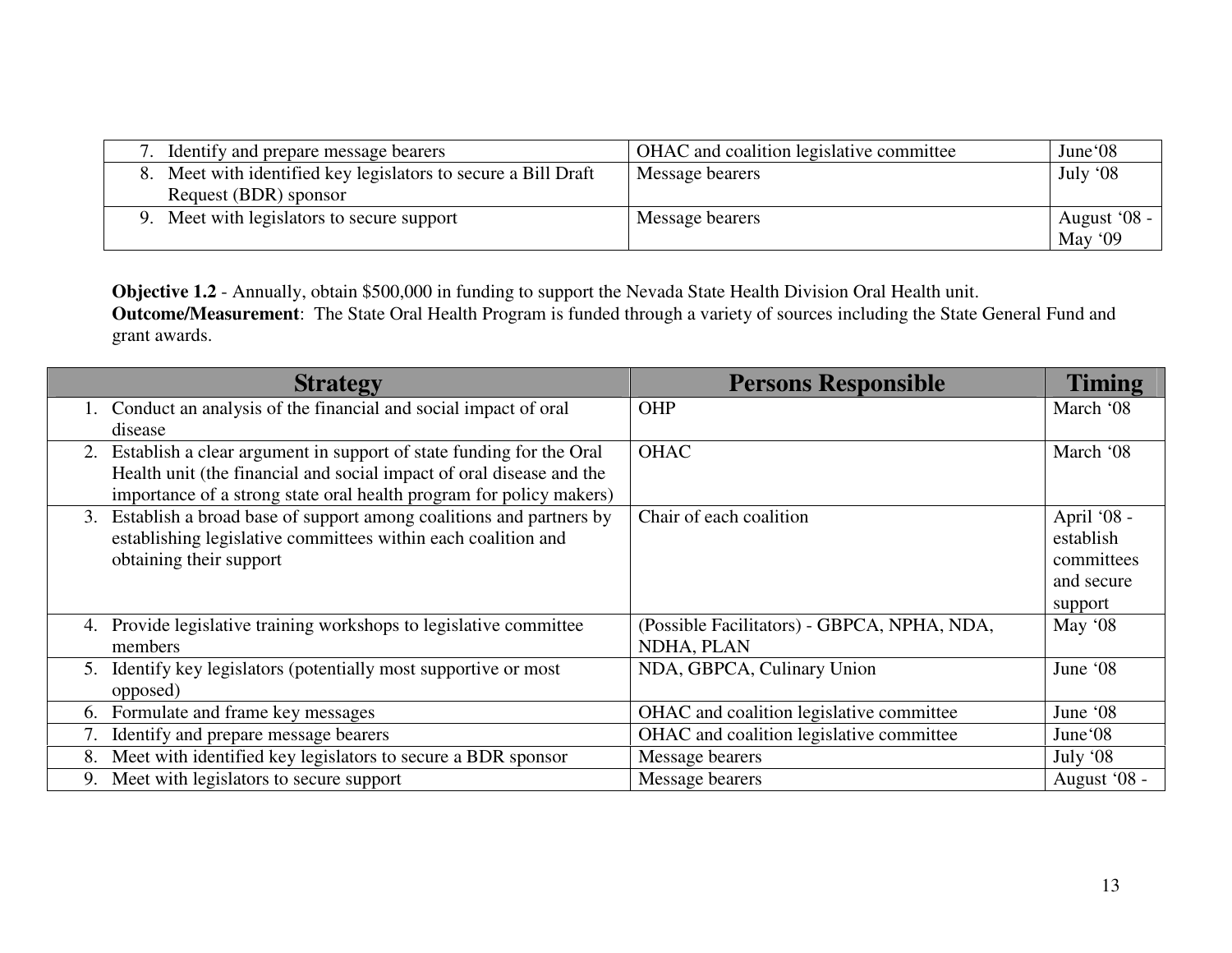|                                                                                                                                                                |                       | May '09 |
|----------------------------------------------------------------------------------------------------------------------------------------------------------------|-----------------------|---------|
| 10. Identify potential federal and private funding models and sources                                                                                          | OHP, OHAC, Coalitions | Ongoing |
| 11. Engage coalitions and partners to advocate and support these<br>funding opportunities, including identifying partners appropriate for  <br>specific grants | <b>OHP</b>            | Ongoing |
| 12. Pursue all potential funding opportunities                                                                                                                 | <b>OHP</b>            | Ongoing |

**Objective 1.3**: By 2010, stakeholders from all 17 counties in Nevada will actively participate in regional oral health coalitions that meet regularly and that engage in oral health promotion activities in those counties.

 **Outcome/Measurement**: Coalitions representing all 17 Nevada counties meet regularly and are actively engaged in oral health promotion activities.

| <b>Strategy</b>                                                        | <b>Persons Responsible</b> | <b>Timing</b> |
|------------------------------------------------------------------------|----------------------------|---------------|
| Inventory all oral health coalition members and categorize by type     | <b>OHP</b>                 | April '08     |
| of organization                                                        |                            |               |
| 2. Compare membership of each coalition to identify gaps in            | <b>OHP</b>                 | April '08     |
| coalition membership                                                   |                            |               |
| Identify organizations to recruit to address gaps                      | Coalition/coalition chairs | May $08$      |
| 3. Develop individualized message for each organization describing     | Coalition/coalition chairs | May '08       |
| how joining the coalition will further their organizations' goals      |                            |               |
| and objectives                                                         |                            |               |
| Identify specific individual to whom to send recruitment letter<br>4.  | Coalition/coalition chairs | June '08      |
| Mail letter and follow up with a phone call 10 days later<br>5.        | Coalition chairs           | June '08      |
| Engage new coalition members in oral health promotion activities<br>6. | Coalition chairs           | Ongoing       |
| that address their particular concerns/needs/ priorities and/or        |                            |               |
| utilize their individual areas of expertise                            |                            |               |

**Goal 2 - Implement evidence-based oral health prevention activities.**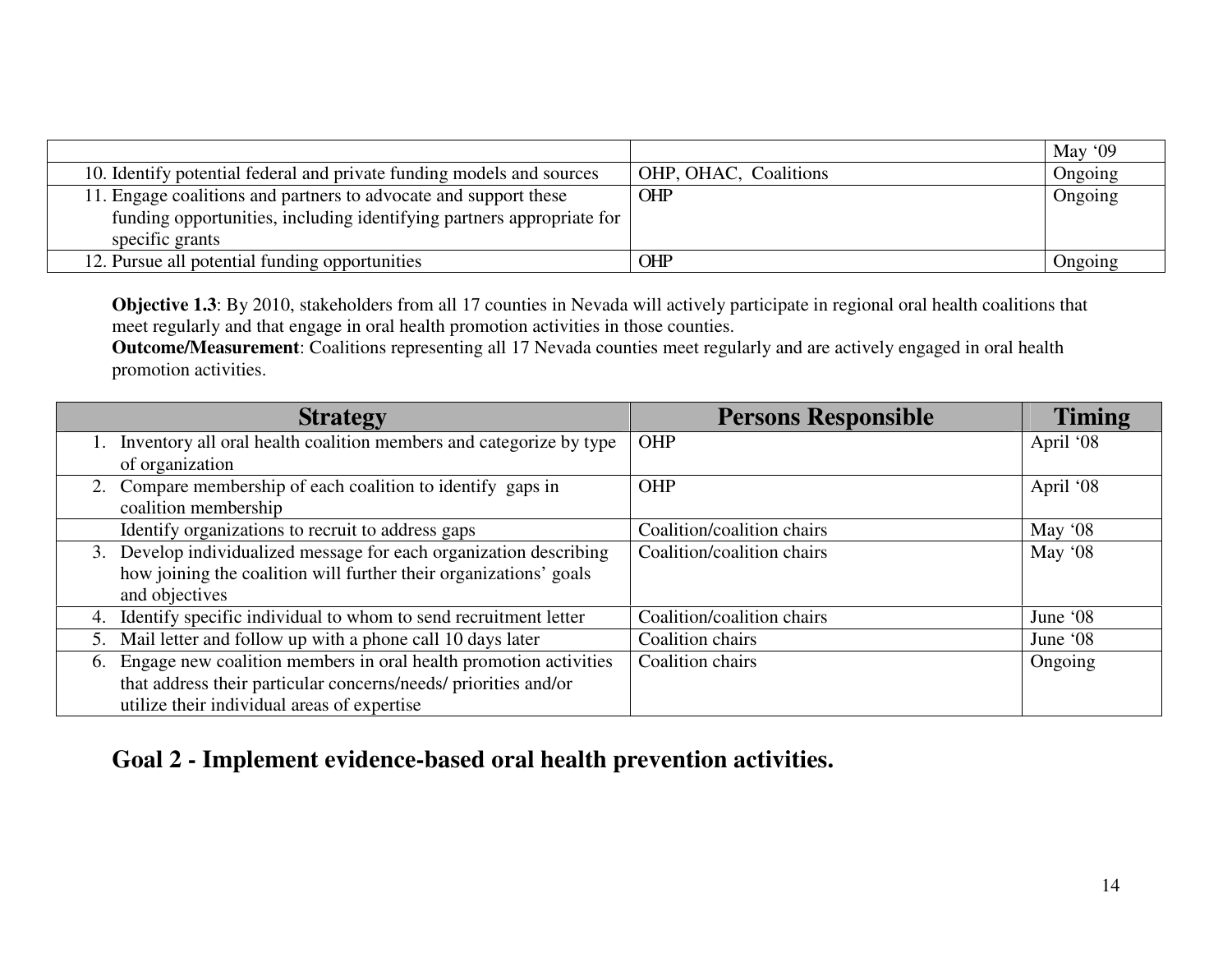**Objective 2.1 -** Maintain existing county population levels at which community water fluoridation is mandated in Nevada statute. **Outcome/Measurement:** Nevada statute mandates community water fluoridation in counties with a population of 400,000 or more.

|    | <b>Strategy</b>                                                                                                                                                                                                                                                                                   | <b>Persons Responsible</b>                                | <b>Timing</b> |
|----|---------------------------------------------------------------------------------------------------------------------------------------------------------------------------------------------------------------------------------------------------------------------------------------------------|-----------------------------------------------------------|---------------|
|    | State the policy as a SMART objective                                                                                                                                                                                                                                                             | <b>OHAC</b>                                               | March '08     |
| 2. | Gather information and establish a clear argument in support of<br>maintaining the population level at which fluoridation is currently<br>mandated (Collect evidence-based research on benefits of<br>fluoridated water including Clark vs. Rest of State and research<br>incidence of fluorosis) | OHP, OHAC                                                 | Feb-April '08 |
| 3. | Identify myths and claims and create case statement to debunk<br>myths (look at websites)                                                                                                                                                                                                         | OHP, OHAC                                                 | Feb-June '08  |
| 4. | Secure support of coalitions and partners                                                                                                                                                                                                                                                         | OHP, OHAC                                                 |               |
| 5. | Provide legislative training workshops to legislative committee<br>members                                                                                                                                                                                                                        | (Possible Facilitators) - GBPCA, NPHA, NDA,<br>NDHA, PLAN | May '08       |
|    | 6. Identify likely and unlikely partners to engage in grass roots effort                                                                                                                                                                                                                          | Coalitions                                                | Feb-May '08   |
|    | Create campaign collateral with key messages, key contacts, PSA,<br>testimony tree                                                                                                                                                                                                                | Coalitions                                                | June-Sept '08 |
| 8. | Create coalition based calendars for key legislative contacts                                                                                                                                                                                                                                     | Coalitions                                                | Oct. '08      |
| 9. | Identify key champions within legislature, Washoe county families                                                                                                                                                                                                                                 | Coalitions                                                | Oct-Nov. '08  |
|    | 10. Contact lobbyists for support or coaching, have lobbyist look at<br>statute, determine risk, track BDRs                                                                                                                                                                                       | Coalitions, NDA                                           | Dec. '08      |

**Objective 2.2** - By 2013, implement dental sealant programs in all Nevada counties.

 **Outcome/Measurement:** Dental sealant programs are implemented in all 17 Nevada counties; the percent of eligible schools with school-based dental sealant programs has increased, the percent of children with dental sealants has increased to 50 percent (HP 2010 goal 21-8); the percent of children aged 6 to 8 with decay experience has decreased to 42 percent (HP 2010 goal 21-1).

| Strategy | <b>Persons Responsible</b> | <b>Timing</b> |
|----------|----------------------------|---------------|
|          |                            |               |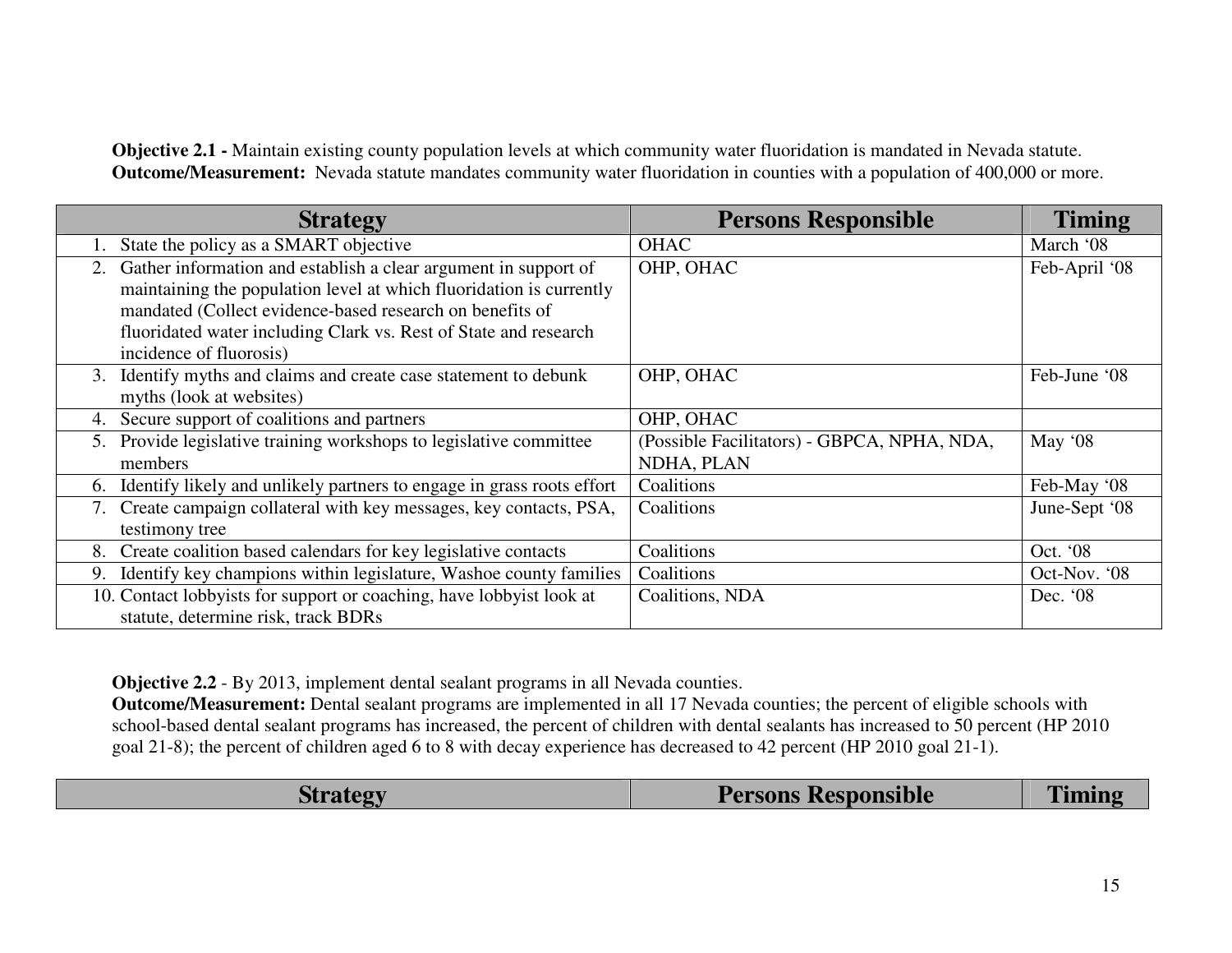|    | Evaluate the impact of existing programs                            | OHP                                      | March '08    |
|----|---------------------------------------------------------------------|------------------------------------------|--------------|
| 2. | Identify gaps in service                                            | <b>OHP</b>                               | March '08    |
| 3. | Create case statement for dental sealants for policy makers, public | <b>ADA/ADHA</b>                          | June '08     |
|    | and private funders, business, donors, and insurance companies      |                                          |              |
| 4. | Pursue a state general fund appropriation to support sealant        | Coalitions                               | June '08     |
|    | programs                                                            |                                          |              |
|    | 4.a Identify key legislators (potentially most supportive or most   | NDA, GBPCA, Culinary Union               | June '08     |
|    | opposed)                                                            |                                          |              |
|    | 4.b. Formulate and frame key messages                               | OHAC and coalition legislative committee | June '08     |
|    | 4.c. Identify and prepare message bearers                           | OHAC and coalition legislative committee | June '08     |
|    | 4.d. Meet with identified key legislators to secure a BDR           | Message bearers                          | July '08     |
|    | sponsor                                                             |                                          |              |
|    | 4.e. Meet with legislators to secure support                        | Message bearers                          | August '08 - |
|    |                                                                     |                                          | May $'09$    |
| 5. | Explore creation of new funding streams to support sealant          | Coalitions                               | $^{\circ}11$ |
|    | programs (i.e. soda tax)                                            |                                          |              |
| 6. | Pursue policy to require private insurance companies to provide     | NDA, NDHA, OHAC, Coalitions, Insurance   | October '08  |
|    | direct reimbursement to public health dental hygienists for dental  | Commissioner                             |              |
|    | sealant placement                                                   |                                          |              |
| 7. | Identify and pursue grant opportunities and private donations to    | OHP, Coalitions                          | Ongoing      |
|    | support sealant programs                                            |                                          |              |

**Objective 2.3** - By 2013, implement community-based fluoride programs in all Nevada counties.

 **Outcome /Measurement:** Fluoride supplement, varnish or rinse programs are implemented in all 17 Nevada counties; the percent of children aged 6-8 with decay experience has decreased to 42 percent (HP 2010 goal 21-1).

| <b>Strategy</b>                                                           | <b>Persons Responsible</b> | <b>Timing</b> |
|---------------------------------------------------------------------------|----------------------------|---------------|
| Compile the evidence base for fluoride supplements, varnish, and<br>rinse | OHP                        | June '08      |
| Inventory existing community-based fluoride programs and                  | OHP                        | June '08      |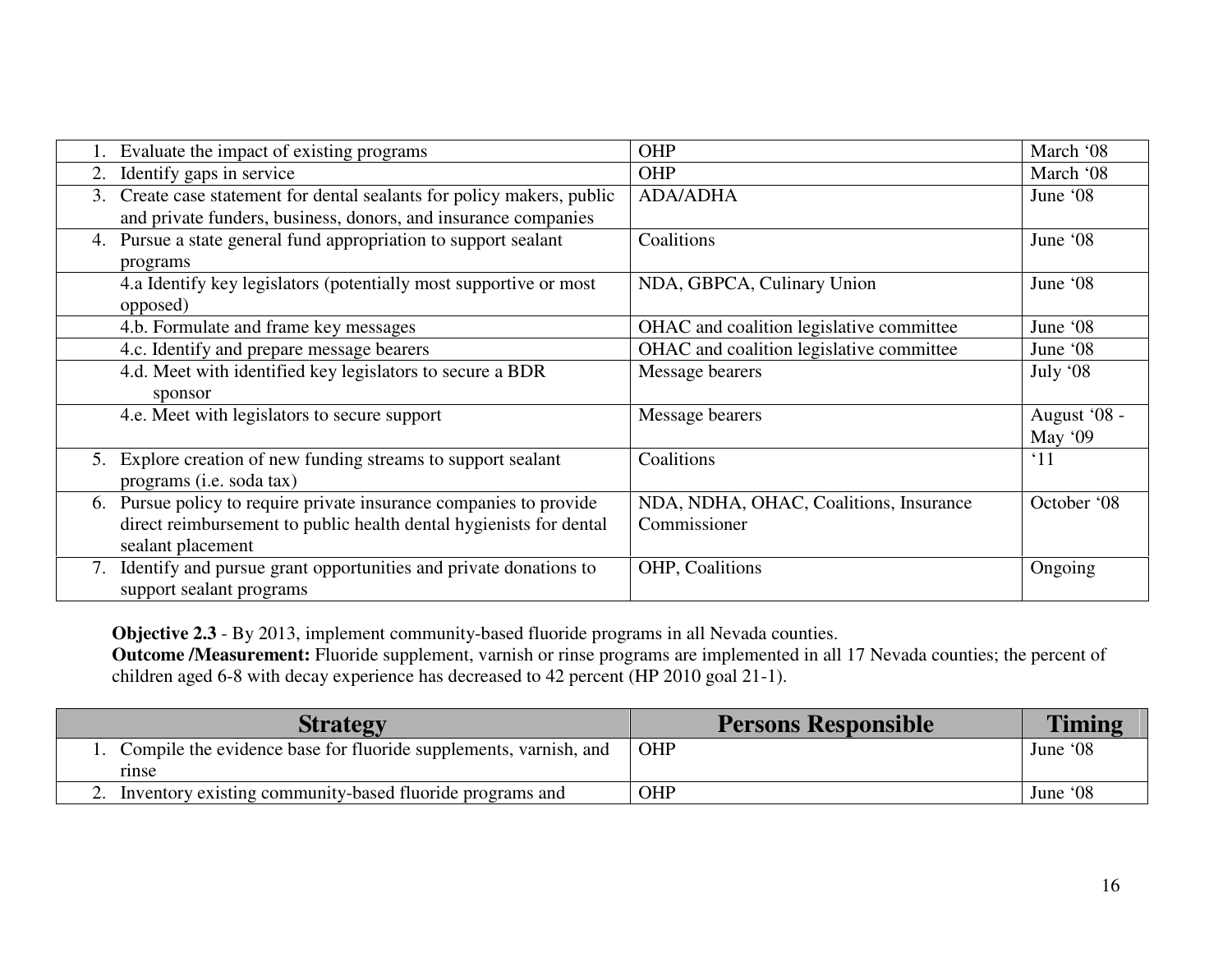|    | identify gaps                                                        |                                        |               |
|----|----------------------------------------------------------------------|----------------------------------------|---------------|
|    | 3. Create case statement for fluoride programs for policy makers,    | OHP, NDA, NDHA, coalitions             | September '08 |
|    | public and private funders, business, donors, and insurance          |                                        |               |
|    | companies                                                            |                                        |               |
|    | 4. Engage county leaders and educate them on options and benefits    | Coalitions                             | Ongoing       |
| 5. | Identify and pursue grant opportunities and private donations to     | OHP, Coalitions                        | Ongoing       |
|    | support fluoride programs                                            |                                        |               |
|    | 6. Pursue policy to require private insurance companies to provide   | NDA, NDHA, OHAC, Coalitions, Insurance | September '08 |
|    | direct reimbursement to public health dental hygienists for fluoride | Division                               |               |
|    | varnish placement                                                    |                                        |               |

## **Goal 3 - Increase access to oral health services for all underserved Nevadans (rural, special needs, aged, very young, low-income, and uninsured**).

**Objective 3.1** - By 2011, increase state funding to support loan repayment for dentists who commit to care for underserved populations.

| <b>Strategy</b>                                                     | <b>Persons Responsible</b> | <b>Timing</b> |
|---------------------------------------------------------------------|----------------------------|---------------|
| 1. Convene a workgroup that includes representation from the Nevada | <b>OHAC</b>                | April '09     |
| State Board of Dental Examiners (NSBDE), NDA, NDHA, the             |                            |               |
| Western Interstate Commission on Higher Education (WICHE), and      |                            |               |
| other stakeholders                                                  |                            |               |
| 2. State the policy as a SMART objective                            | Workgroup                  | April '09     |
| 3. Gather information and establish a clear argument in support of  | Workgroup                  | April '09     |
| increasing state funding to support loan repayment for dentists who |                            |               |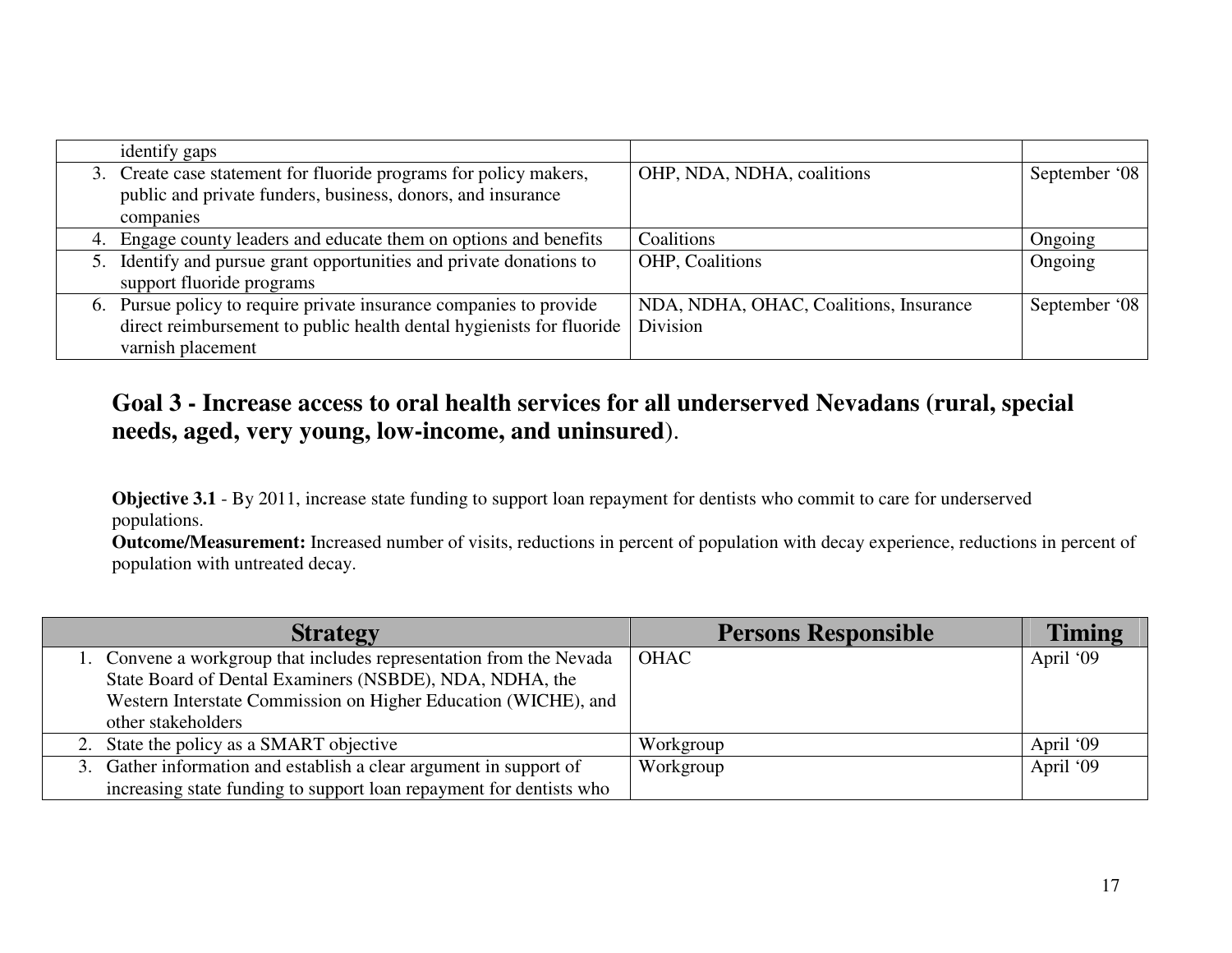|    | commit to care for underserved populations                                                                                                                     |                                                           |                                        |
|----|----------------------------------------------------------------------------------------------------------------------------------------------------------------|-----------------------------------------------------------|----------------------------------------|
| 4. | Establish a broad base of support among coalitions and partners by<br>establishing legislative committees within each coalition and<br>obtaining their support | Chair of each coalition                                   | April '09 -<br>establish<br>coalitions |
|    |                                                                                                                                                                |                                                           | April 09 -<br>Secure<br>support        |
| 5. | Provide legislative training workshops to legislative committee<br>members                                                                                     | (Possible Facilitators) - GBPCA, NPHA, NDA,<br>NDHA, PLAN | May '09                                |
| 6. | Identify key legislators (potentially most supportive or most<br>opposed)                                                                                      | NDA, GBPCA, Culinary Union                                | June '09                               |
| 7. | Formulate and frame key messages                                                                                                                               | OHAC and coalition legislative committee and              | June '09                               |
| 8. | Identify and prepare message bearers                                                                                                                           | OHAC and coalition legislative committee and              | June '09                               |
| 9. | Meet with identified key legislators to secure a BDR sponsor                                                                                                   | Message bearers                                           | July '09                               |
|    | 10. Meet with legislators to secure support                                                                                                                    | Message bearers                                           | August '09 -<br>May '10                |

**Objective 3.2** - By 2011, increase state funding to support low or no cost loans for dental students who commit to care for underserved populations.

| Convene a workgroup that includes representation from the NSBDE,   OHAC |           | April '09 |
|-------------------------------------------------------------------------|-----------|-----------|
| NDA, NDHA, WICHE, and other stakeholders                                |           |           |
| 2. State the policy as a SMART (specific, measurable, achievable,       | Workgroup | April '09 |
| realistic, and timed) objective                                         |           |           |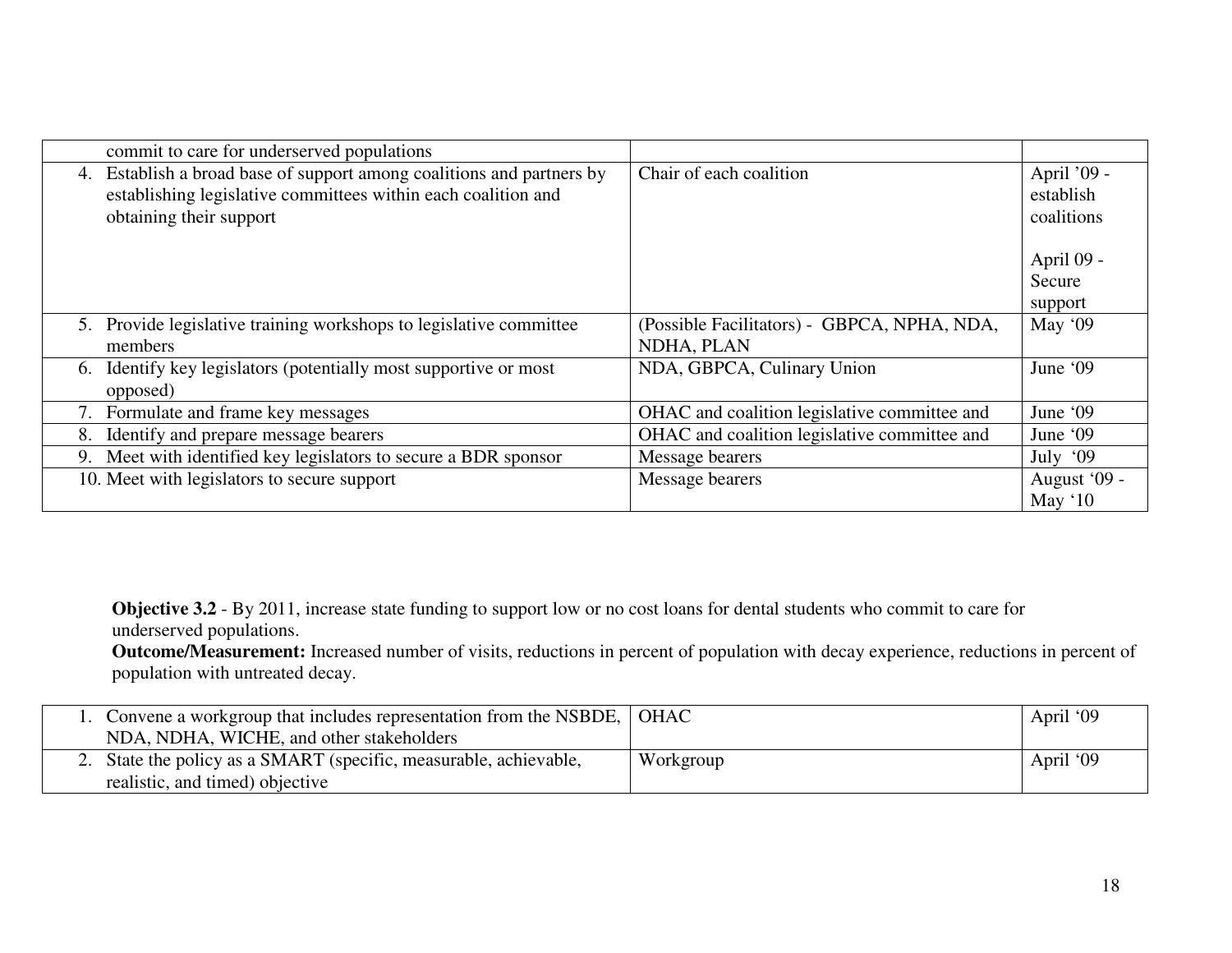| 3. | Gather information and establish a clear argument in support of<br>increasing state funding to support loan repayment for dentists who<br>commit to care for underserved populations | Workgroup                                                 | April '09                              |
|----|--------------------------------------------------------------------------------------------------------------------------------------------------------------------------------------|-----------------------------------------------------------|----------------------------------------|
| 4. | Establish a broad base of support among coalitions and partners by<br>establishing legislative committees within each coalition and<br>obtaining their support                       | Chair of each coalition                                   | April '09 -<br>establish<br>coalitions |
|    |                                                                                                                                                                                      |                                                           | April '09 -                            |
|    |                                                                                                                                                                                      |                                                           | Secure                                 |
|    |                                                                                                                                                                                      |                                                           | support                                |
|    | 5. Provide legislative training workshops to legislative committee<br>members                                                                                                        | (Possible Facilitators) - GBPCA, NPHA, NDA,<br>NDHA, PLAN | May '09                                |
| 6. | Identify key legislators (potentially most supportive or most<br>opposed)                                                                                                            | NDA, GBPCA, Culinary Union                                | June '09                               |
| 7. | Formulate and frame key messages                                                                                                                                                     | OHAC and coalition legislative committee and              | June '09                               |
| 8. | Identify and prepare message bearers                                                                                                                                                 | OHAC and coalition legislative committee and              | June '09                               |
|    | 9. Meet with identified key legislators to secure a BDR sponsor                                                                                                                      | Message bearers                                           | July '09                               |
|    | 10. Meet with legislators to secure support                                                                                                                                          | Message bearers                                           | August '09 -<br>May $'10$              |

**Objective 3.3** - By 2011, establish community scholarships to support dental students who commit to care in rural communities. **Outcome/Measurement:** Increased number of visits, reductions in percent of population with decay experience, reductions in percent of population with untreated decay.

| <b>Strategy</b>                                         | <b>Persons Responsible</b> | <b>Timing</b>   |
|---------------------------------------------------------|----------------------------|-----------------|
| Identify communities lacking access to care             | Coalitions                 | June '09        |
| 2. Identify community leaders                           | Coalitions                 | June '09        |
| 3. Develop community support for establishing community | Coalitions                 | July '09 - July |
| scholarships                                            |                            | $^{\circ}10$    |
| Secure funding                                          | Coalitions                 | Ongoing         |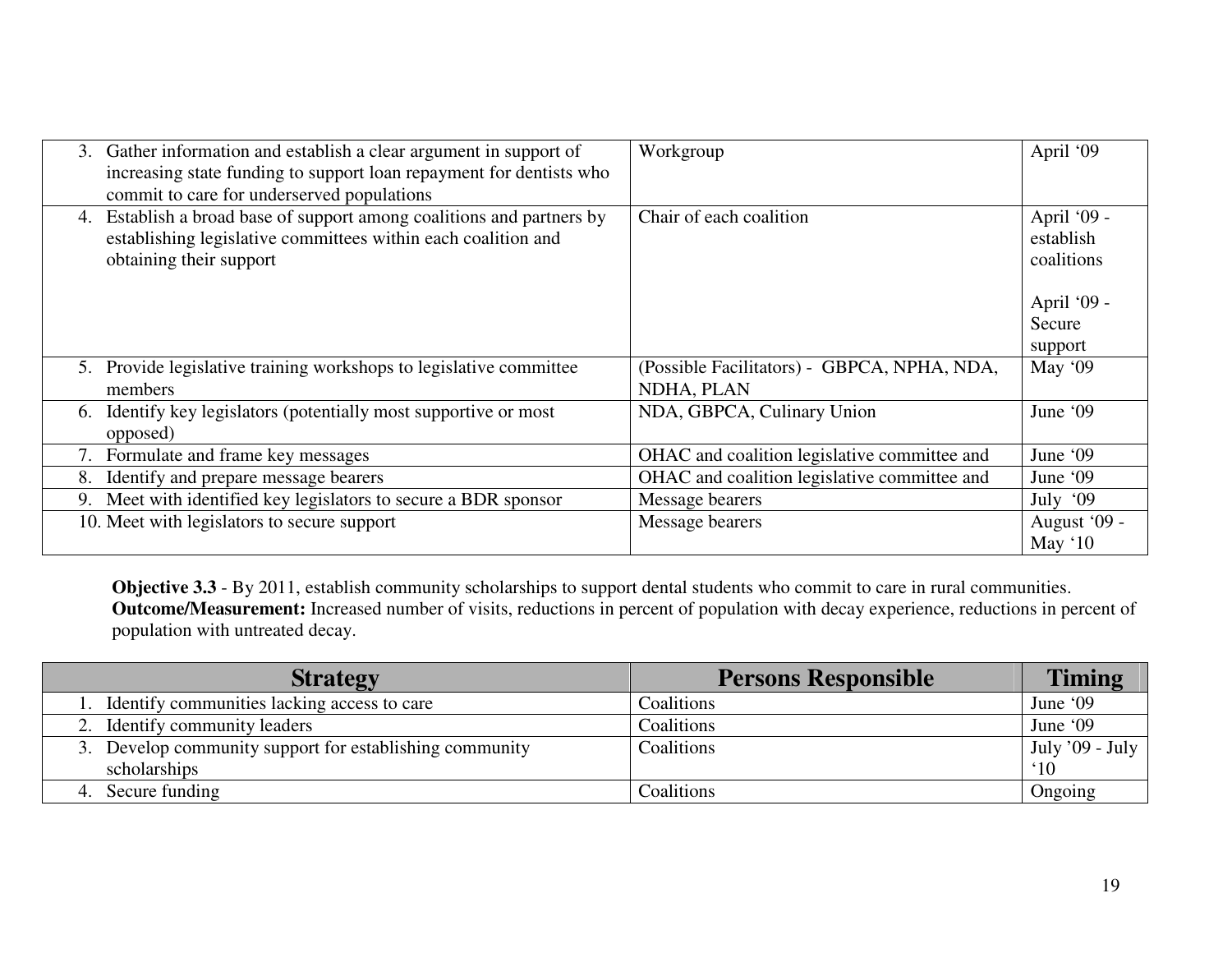| dental students<br>to potential<br>trom those<br>. Jutreach :<br>: communities | coalitions | After.<br>tunding |
|--------------------------------------------------------------------------------|------------|-------------------|
|                                                                                |            | .cure             |

**Objective 3.4** - By 2011, establish rural rotations for all UNLV SDM students.

 **Outcome/Measurement:** Increased number of visits, reductions in percent of population with decay experience, reductions in percent of population with untreated decay.

| <b>Strategy</b>                                                  | <b>Persons Responsible</b>                   | <b>Timing</b> |
|------------------------------------------------------------------|----------------------------------------------|---------------|
| 1. Identify potential funding sources to support rural rotations | UNLV SDM, Primary Care Development Center    | July '08      |
| (SEARCH, federal and state grants, community donations)          | (PCDC), Area Health Education Centers (AHEC) |               |
| 2. Identify potential sites for rural rotations                  | UNLV SDM, PCDC                               | July - Sept   |
|                                                                  |                                              | $^{\circ}08$  |
| 3. Secure housing for dental students in each target community   | UNLV SDM, PCDC, AHEC                         | December '08  |
| 4. Train preceptors and establish preceptors as adjunct faculty  | <b>UNLV SDM</b>                              | January '09   |
| 5. Implement rural rotations                                     | <b>UNLV SDM</b>                              | March '09     |
| 6. Evaluate rural rotation program                               | <b>UNLV SDM</b>                              | July '09      |

**Objective 3.5** - By 2013, establish a state-funded loan pool to assist with costs of establishing and maintaining dental practices in underserved communities.

| <b>Strategy</b>                                                                                                                                                                                    | <b>Persons Responsible</b> | <b>Timing</b>            |
|----------------------------------------------------------------------------------------------------------------------------------------------------------------------------------------------------|----------------------------|--------------------------|
| 1. State the policy as a SMART objective                                                                                                                                                           | <b>OHAC</b>                | March '10                |
| 2. Gather information and establish a clear argument in support of a<br>state-funded loan pool to assist with costs of establishing and<br>maintaining dental practices in underserved communities | <b>OHAC</b>                | March '10                |
| Establish a broad base of support among coalitions and partners by<br>3.<br>establishing legislative committees within each coalition and                                                          | Chair of each coalition    | April '10 -<br>establish |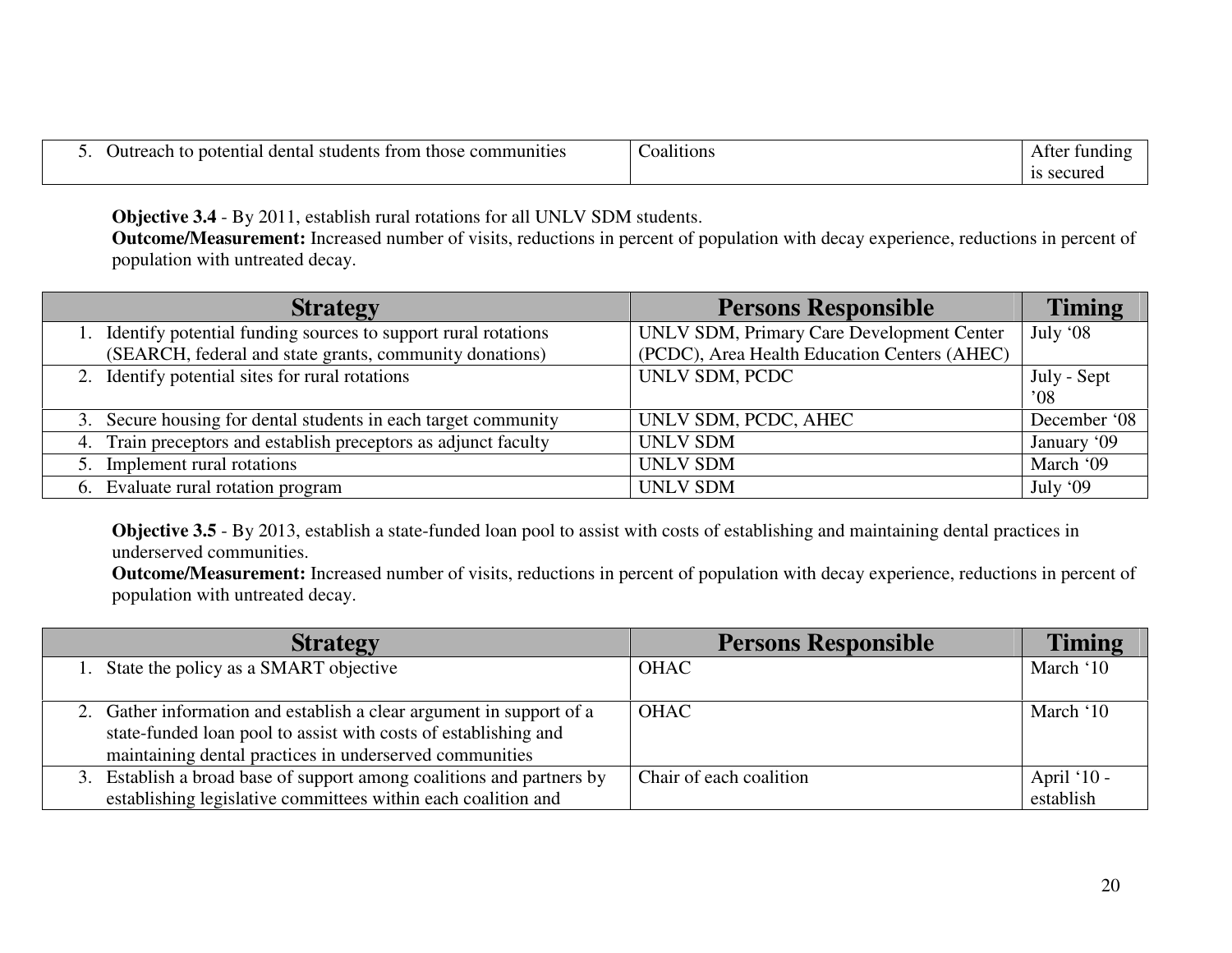| obtaining their support                                               |                                              | coalitions   |
|-----------------------------------------------------------------------|----------------------------------------------|--------------|
|                                                                       |                                              |              |
|                                                                       |                                              | April '10 -  |
|                                                                       |                                              | Secure       |
|                                                                       |                                              | support      |
| Provide legislative training workshops to legislative committee<br>4. | (Possible Facilitators) - GBPCA, NPHA, NDA,  | May $10$     |
| members                                                               | NDHA, PLAN                                   |              |
| Identify key legislators (potentially most supportive or most<br>5.   | NDA, GBPCA, Culinary Union                   | June $10$    |
| opposed)                                                              |                                              |              |
| 6. Formulate and frame key messages                                   | OHAC and coalition legislative committee and | June $10$    |
| Identify and prepare message bearers                                  | OHAC and coalition legislative committee and | June $10$    |
| Meet with identified key legislators to secure a BDR sponsor<br>8.    | Message bearers                              | July $10$    |
| Meet with legislators to secure support<br>9.                         | Message bearers                              | August '10 - |
|                                                                       |                                              | May $11$     |

**Objective 3.6** - By 2011, establish telemedicine programs to support rural dental providers.<br>**Outcome/Measurement:** Increased number of visits, reductions in percent of population with decay experience, reductions in perc population with untreated decay.

| <b>Strategy</b>                                                  | <b>Persons Responsible</b>   | <b>Timing</b> |
|------------------------------------------------------------------|------------------------------|---------------|
| 1. Identify potential partners (UNR Office of Rural Health, NDA, | <b>UNLV</b>                  | July '09      |
| NSBDE) and establish a workgroup                                 |                              |               |
| 2. Investigate existing models and design a model for Nevada     | Workgroup                    | August '09    |
| 3. Secure funding through grants and/or donations                | Workgroup                    | January '10   |
| 4. Implement program                                             | Workgroup community partners | June $10$     |
| 5. Evaluate program                                              | Workgroup                    | June '11      |

**Objective 3.7** - By 2013, provide supplemental reimbursement by Medicaid to rural providers who participate in Medicaid and Nevada Check Up.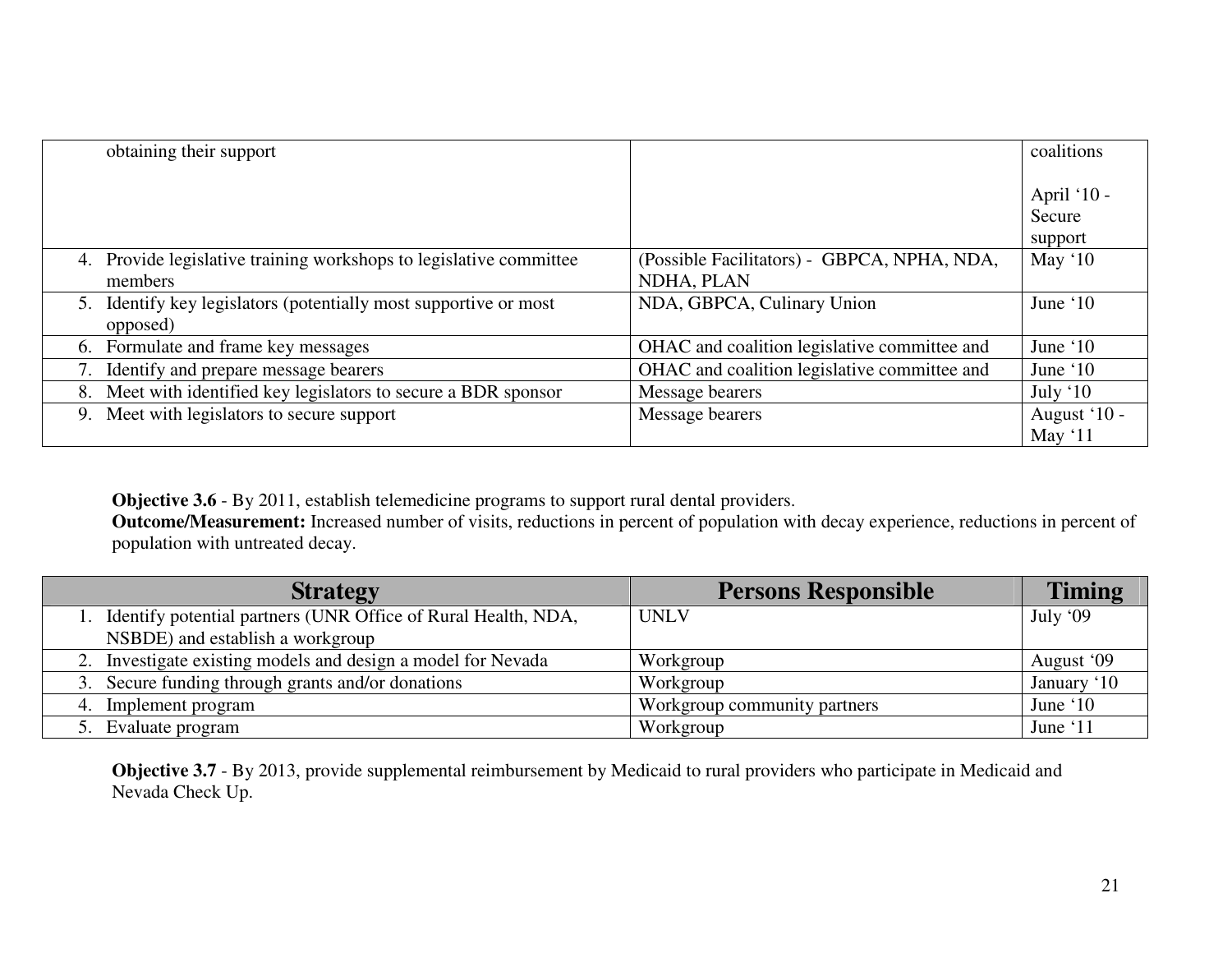**Outcome/Measurement:** Increased number of visits, reductions in percent of population with decay experience, reductions in percent of population with untreated decay.

| <b>Strategy</b>                                                          | <b>Persons Responsible</b>                  | <b>Timing</b>  |
|--------------------------------------------------------------------------|---------------------------------------------|----------------|
| State the policy as a SMART objective                                    | <b>OHAC</b>                                 | March '12      |
| Gather information and establish a clear argument in support of<br>2.    | <b>OHAC</b>                                 | March '12      |
| providing supplemental reimbursement by Medicaid to rural                |                                             |                |
| providers who participate in Medicaid and Nevada Check Up                |                                             |                |
| Establish a broad base of support among coalitions and partners by<br>3. | Chair of each coalition                     | April '12 -    |
| establishing legislative committees within each coalition and            |                                             | establish      |
| obtaining their support                                                  |                                             | coalitions and |
|                                                                          |                                             | secure support |
| Provide legislative training workshops to legislative committee<br>4.    | (Possible Facilitators) - GBPCA, NPHA, NDA, | May $12$       |
| members                                                                  | NDHA, PLAN                                  |                |
| Identify key legislators (potentially most supportive or most<br>5.      | NDA, GBPCA, Culinary Union                  | June $12$      |
| opposed)                                                                 |                                             |                |
| Formulate and frame key messages<br>6.                                   | OHAC and coalition legislative committee    | June '12       |
| Identify and prepare message bearers                                     | OHAC and coalition legislative committee    | June '12       |
| Meet with identified key legislators to secure a BDR sponsor<br>8.       | Message bearers                             | July $12$      |
| Meet with legislators to secure support<br>9.                            | Message bearers                             | August '12 -   |
|                                                                          |                                             | May '13        |

**Objective 3.8** - By 2013, provide supplemental reimbursement by Medicaid for the extra time and special knowledge and skills needed to provide care to individuals with special needs and the frail elderly.

| <b>Strategy</b>                                                 | <b>Persons Responsible</b> | <b>Timing</b>         |
|-----------------------------------------------------------------|----------------------------|-----------------------|
| State the policy as a SMART objective                           | <b>OHAC</b>                | March '1 <sup>~</sup> |
| Gather information and establish a clear argument in support of | <b>OHAC</b>                | March '17             |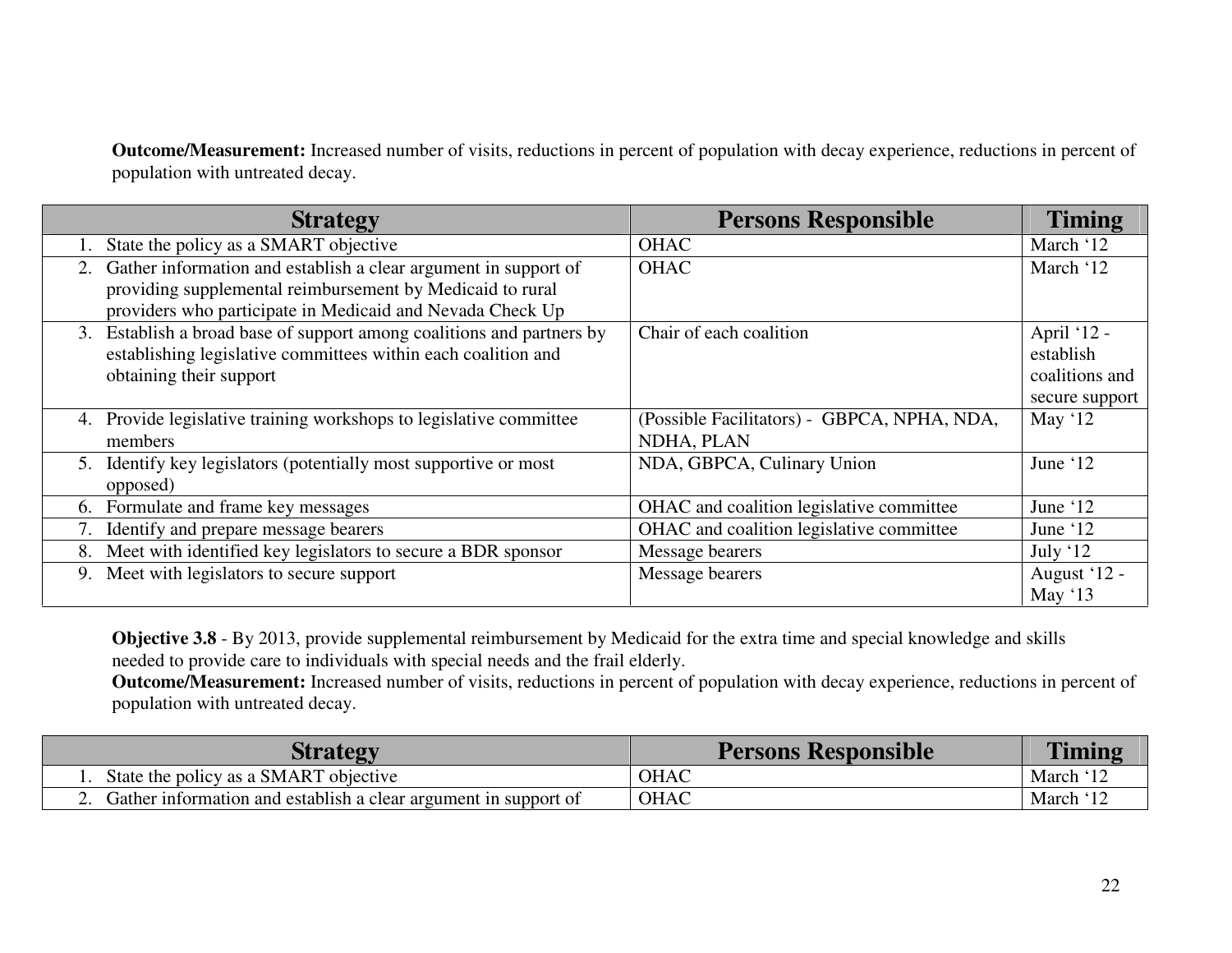|    | providing supplemental reimbursement by Medicaid for the extra<br>time and special knowledge and skills needed to provide care to<br>individuals with special needs and the frail elderly |                                                           |                                        |
|----|-------------------------------------------------------------------------------------------------------------------------------------------------------------------------------------------|-----------------------------------------------------------|----------------------------------------|
| 3. | Establish a broad base of support among coalitions and partners by<br>establishing legislative committees within each coalition and<br>obtaining their support                            | Chair of each coalition                                   | April '12 -<br>establish<br>coalitions |
|    |                                                                                                                                                                                           |                                                           | April '12 -                            |
|    |                                                                                                                                                                                           |                                                           | Secure                                 |
|    |                                                                                                                                                                                           |                                                           | support                                |
| 4. | Provide legislative training workshops to legislative committee<br>members                                                                                                                | (Possible Facilitators) - GBPCA, NPHA, NDA,<br>NDHA, PLAN | May $'12$                              |
| 5. | Identify key legislators (potentially most supportive or most<br>opposed)                                                                                                                 | NDA, GBPCA, Culinary Union                                | June '12                               |
| 6. | Formulate and frame key messages                                                                                                                                                          | OHAC and coalition legislative committee                  | June '12                               |
| 7. | Identify and prepare message bearers                                                                                                                                                      | OHAC and coalition legislative committee                  | June '12                               |
| 8. | Meet with identified key legislators to secure a BDR sponsor                                                                                                                              | Message bearers                                           | July $12$                              |
| 9. | Meet with legislators to secure support                                                                                                                                                   | Message bearers                                           | August '12 -<br>May $'13$              |

**Objective 3.9** - By 2013, establish continuing education programs for general dentists on treatment of clients with special needs, the aged and very young.

| <b>Strategy</b>                                                  | <b>Persons Responsible</b> | <b>Timing</b> |
|------------------------------------------------------------------|----------------------------|---------------|
| Establish a workgroup (NDA, UNLV SDM, Pediatric Dental           | <b>OHAC</b>                | July ' $11$   |
| Residency Program, Sanford Center on Aging, Head Start, Division |                            |               |
| of Mental Health and Developmental Services)                     |                            |               |
| 2. Investigate existing models                                   | Workgroup                  | August '11    |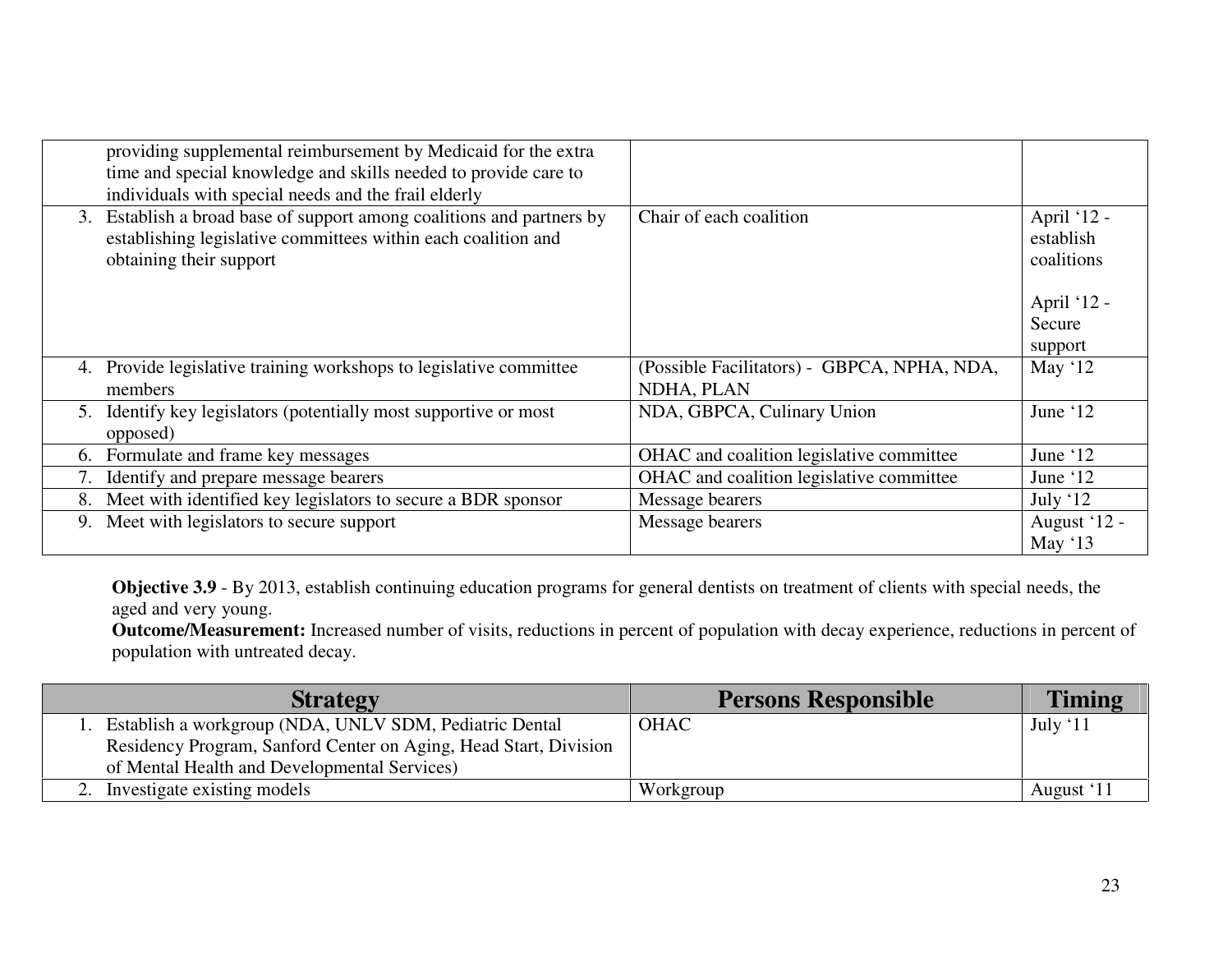| 3. Develop Nevada models | Workgroup | December '11  |
|--------------------------|-----------|---------------|
| 4. Secure funding        | Workgroup | December '11  |
|                          |           | $-$ June $12$ |
| Implement programs       | Workgroup | July ' $11$ - |
|                          |           | June '12      |
| Evaluate programs        | Workgroup | December '12  |

**Objective 3.10** - By 2010, reduce the length and complexity of the Medicaid enrollment and application forms for providers and clients.

 **Outcome/Measurement:** Increased number of visits, reductions in percent of population with decay experience, reductions in percent of population with untreated decay.

| <b>Strategy</b>                                                 | <b>Persons Responsible</b> | <b>Timing</b> |
|-----------------------------------------------------------------|----------------------------|---------------|
| 1. Establish a workgroup (Division of Health Care Financing and | <b>OHAC</b>                | July '09      |
| Policy (DHCFP), managed care organizations, Insurance           |                            |               |
| Commissioner, NDA)                                              |                            |               |
| 2. Investigate other states' models                             | Workgroup                  | August '09    |
| 3. Develop recommendations for Nevada                           | Workgroup                  | September     |
|                                                                 |                            | 09            |
| 4. Share recommendations with DHCFP and Welfare                 | <b>OHAC</b>                | December '09  |
| 5. Evaluate implementation and/or impact of recommendations     | <b>OHP</b>                 | December '10  |

**Objective 3.11** - By 2013, establish presumptive eligibility for Medicaid and Nevada Check Up.

| rateov                                        | <b>Persons Responsible</b> | <b>FIRE</b>  |
|-----------------------------------------------|----------------------------|--------------|
| e policy as a SMART<br>objective<br>State the | <b>OHAC</b>                | 61c<br>March |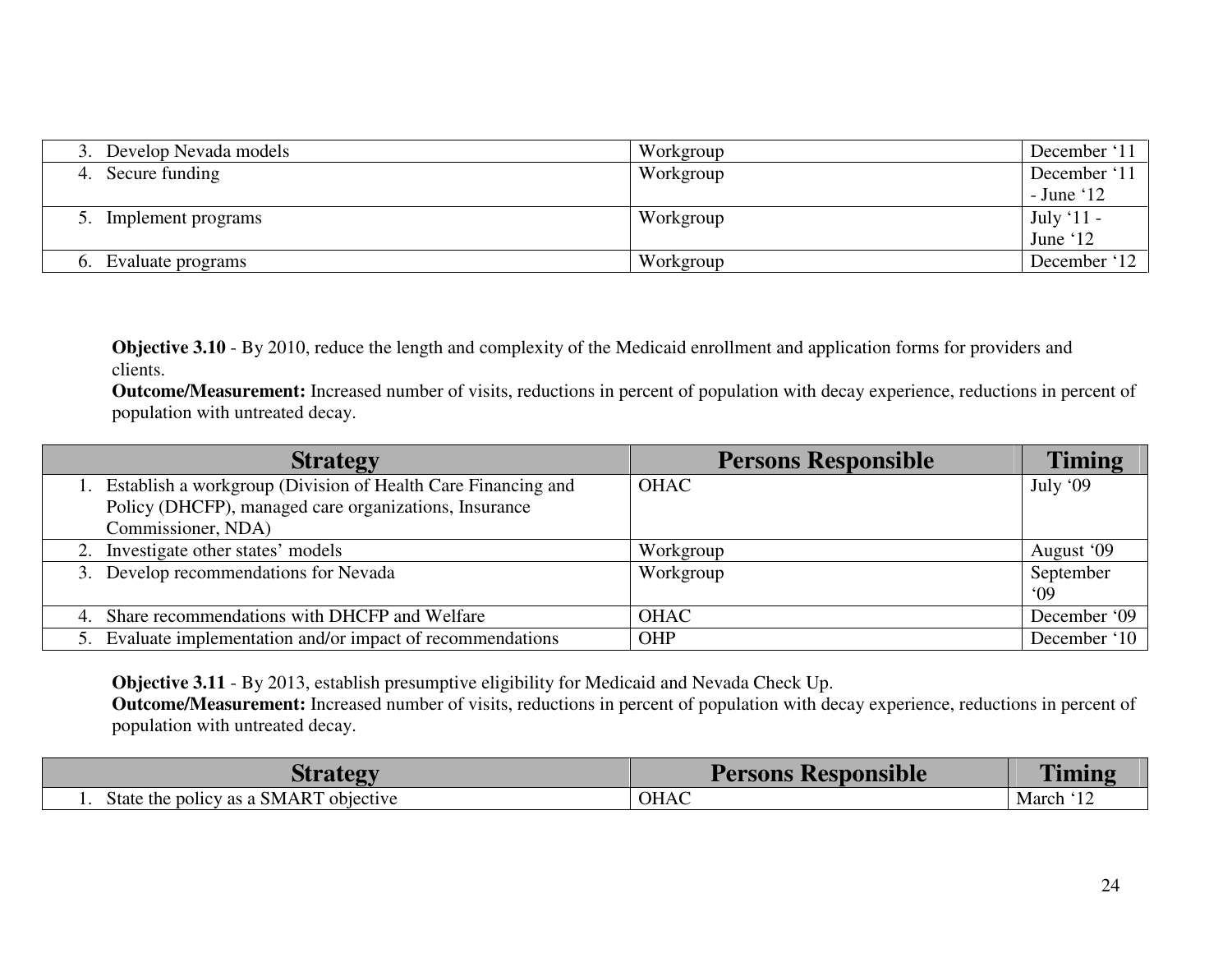|    | 2. Gather information and establish a clear argument in support of<br>establishing presumptive eligibility for Medicaid and Nevada Check | <b>OHAC</b>                                 | March '12    |
|----|------------------------------------------------------------------------------------------------------------------------------------------|---------------------------------------------|--------------|
|    | Up                                                                                                                                       |                                             |              |
|    | 3. Establish a broad base of support among coalitions and partners by                                                                    | Chair of each coalition                     | April '12 -  |
|    | establishing legislative committees within each coalition and                                                                            |                                             |              |
|    | obtaining their support                                                                                                                  |                                             |              |
| 4. | Provide legislative training workshops to legislative committee                                                                          | (Possible Facilitators) - GBPCA, NPHA, NDA, | May $12$     |
|    | members                                                                                                                                  | NDHA, PLAN                                  |              |
| 5. | Identify key legislators (potentially most supportive or most                                                                            | NDA, GBPCA, Culinary Union                  | June '12     |
|    | opposed)                                                                                                                                 |                                             |              |
| 6. | Formulate and frame key messages                                                                                                         | OHAC and coalition legislative committee    | June '12     |
|    | Identify and prepare message bearers                                                                                                     | OHAC and coalition legislative committee    | June $12$    |
| 8. | Meet with identified key legislators to secure a BDR sponsor                                                                             | Message bearers                             | July $12$    |
|    | 9. Meet with legislators to secure support                                                                                               | Message bearers                             | August '12 - |
|    |                                                                                                                                          |                                             | May $'13$    |

## **Goal 4 - Change perceptions about and increase awareness of oral health**

**Objective 4.1** - By 2013, mandate oral health education in school curricula. **Outcome/Measurement:** Oral health education is required in all schools; reduce dental caries experience in children (HP 2010 21-1).

| <b>Strategy</b>                                                      | <b>Persons Responsible</b> | <b>Timing</b> |
|----------------------------------------------------------------------|----------------------------|---------------|
| Identify stakeholders and establish a workgroup (Department of       | OHAC                       | January '12   |
| Education, PTA /PTO, NDA, NDHA, OHP, coalitions)                     |                            |               |
| 2. Conduct an inventory of what curricula is currently being used in | Workgroup                  | February '12  |
| Nevada and other states                                              |                            |               |
| 3. Gather information and establish a clear argument in support of   | Workgroup                  | March '12     |
| mandated oral health education in schools (financial and social      |                            |               |
| impact of oral disease, evidence base supporting requiring oral      |                            |               |
| health education in school curricula, cost of requiring oral health  |                            |               |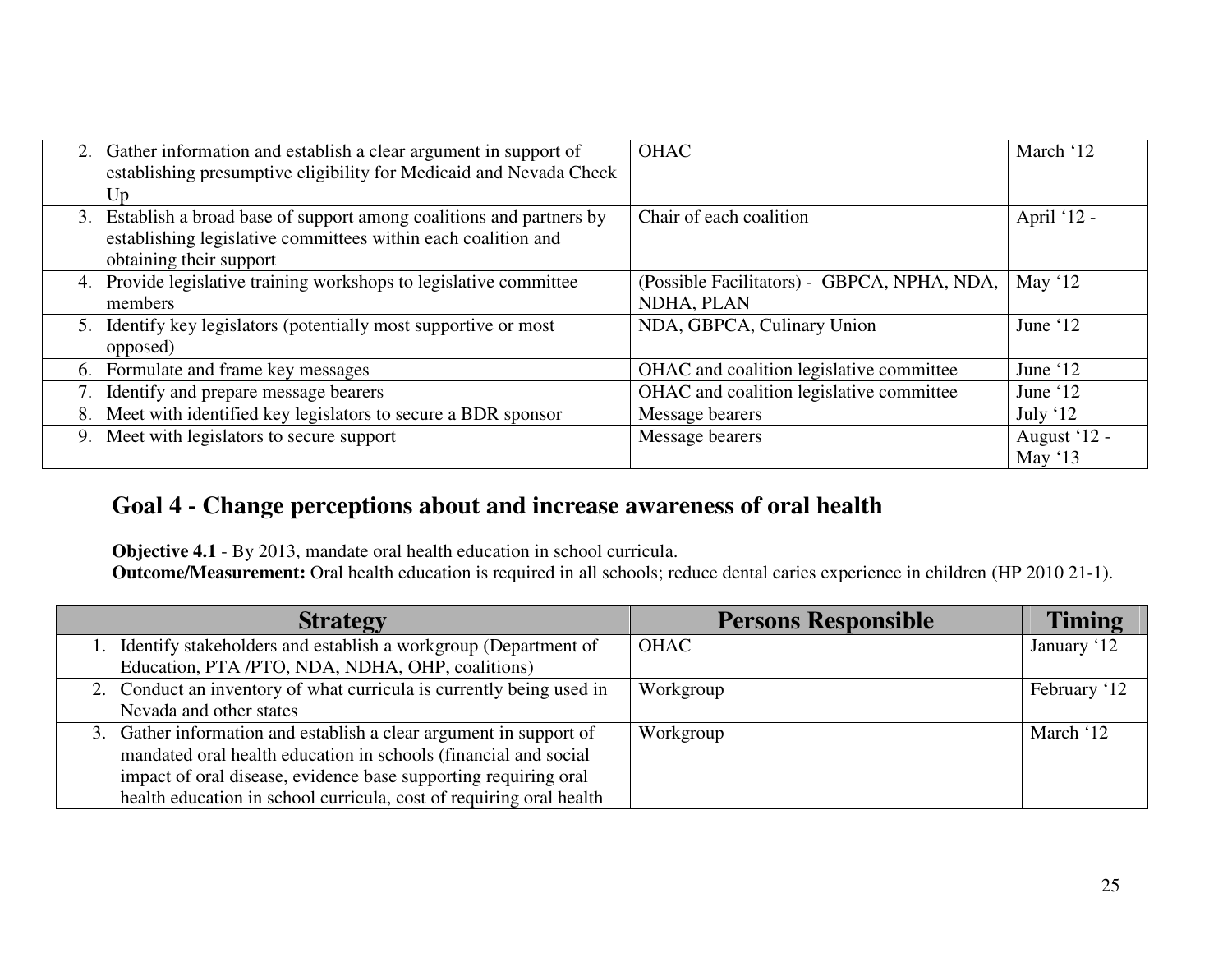|    | education in school curricula                                      |                                             |              |
|----|--------------------------------------------------------------------|---------------------------------------------|--------------|
| 4. | Establish a broad base of support among coalitions and partners by | Chair of each coalition                     | April '12    |
|    | establishing legislative committees within each coalition and      |                                             |              |
|    | obtaining their support                                            |                                             |              |
| 5. | Provide legislative training workshops to legislative committee    | (Possible Facilitators) - GBPCA, NPHA, NDA, | May $'12$    |
|    | members                                                            | NDHA, PLAN                                  |              |
|    | 6. Identify key legislators (potentially most supportive or most   | NDA, GBPCA, Culinary Union                  | June $12$    |
|    | opposed)                                                           |                                             |              |
|    | 7. Formulate and frame key messages                                | OHAC and coalition legislative committee    | June '12     |
|    | 8. Identify and prepare message bearers                            | OHAC and coalition legislative committee    | June '12     |
|    | 9. Meet with identified key legislators to secure a BDR sponsor    | Message bearers                             | July $12$    |
|    | 10. Meet with legislators to secure support                        | Message bearers                             | August '12 - |
|    |                                                                    |                                             | May $'13$    |

**Objective 4.2** - By 2013, implement targeted oral health education programs for consumers.

**Outcome/Measurement:** Decrease in the number of ER visits for oral health related services; increase in percent of consumers who utilize the oral health system (HP 2010 goal 21-10); decrease in the percent of children and adults with decay experience and untreated decay (HP 2010 goals 21-1 and 21-2); Increase in the percent of adults diagnosed with diabetes who have visted a dentist in the past year (HP 2010 Goal 5-15).

| <b>Strategy</b>                                                                      | <b>Persons Responsible</b> | <b>Timing</b>               |
|--------------------------------------------------------------------------------------|----------------------------|-----------------------------|
| Establish a workgroup (OHP, higher education, public health<br>agencies, coalitions) | <b>OHAC</b>                | July $`10$                  |
| 2. Identify target populations (for example, pregnant women,<br>seniors)             | Workgroup                  | August '10                  |
| 3. Identify existing educational programs in Nevada that target these<br>populations | Workgroup                  | September -<br>December '10 |
| 4. Research promising models from other states                                       | Workgroup                  | January '11                 |
| 5. Develop and pilot programs                                                        | Workgroup, partners        | March -                     |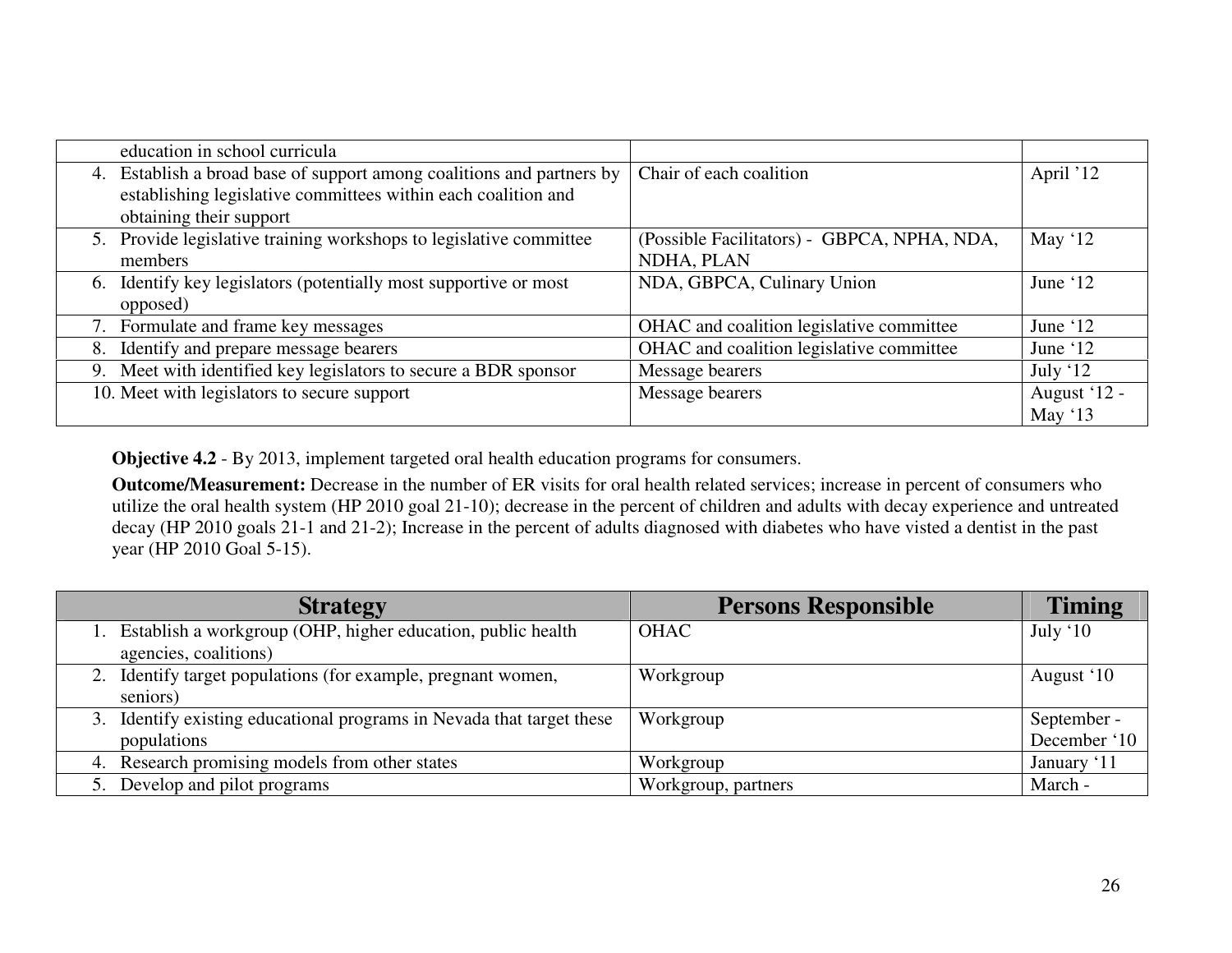|                                                 |                     | September                   |
|-------------------------------------------------|---------------------|-----------------------------|
| 6. Evaluate pilot programs and modify as needed | Workgroup, partners | September -<br>December '11 |
| Implement programs                              | Partners            | January '12                 |
| Evaluate impact                                 | Workgroup           | January '13                 |

**Objective 4.3** - By 2011, implement interdisciplinary training of oral health and medical professionals. **Outcome/Measurement:** Increase detection of Stage 1 oral cancer lesions (HP 2010 goal 21-7); increased number of oral cancer examinations (HP 2010 goal 21-7); decrease in the number of ER visits for oral health related services; increase in percent of consumers who utilize the oral health system (HP 2010 goal 21-10); decrease in the percent of children and adults with decay experience and untreated decay (HP 2010 goals 21-1 and 21-2).

| <b>Strategy</b>                                                                   | <b>Persons Responsible</b> | <b>Timing</b> |
|-----------------------------------------------------------------------------------|----------------------------|---------------|
| Approach partners (medical, nursing, dental, and dental hygiene schools, and      | <b>OHAC</b>                | July '09      |
| medical, nursing, dental and dental hygiene professional associations) to recruit |                            |               |
| them for a workgroup                                                              |                            |               |
| Evaluate the existing level of integration                                        | Workgroup                  | August '09    |
| Determine information and determine target organizations                          | Workgroup                  | September '09 |
| Develop educational materials and programs that integrate oral health and medical | Workgroup and target       | October '09 - |
| health                                                                            | organizations              | March '10     |
| Test educational materials                                                        | Workgroup and target       | April '10 -   |
|                                                                                   | organizations              | September '10 |
| Disseminate educational materials                                                 | Workgroup and target       | October '10 - |
|                                                                                   | organizations              | December '10  |
| Implement curicula / programs                                                     | Workgroup and target       | January '11 - |
|                                                                                   | organizations              | January '12   |
| Evaluate the impact of the educational materials and programs.                    | Workgroup                  | March '12     |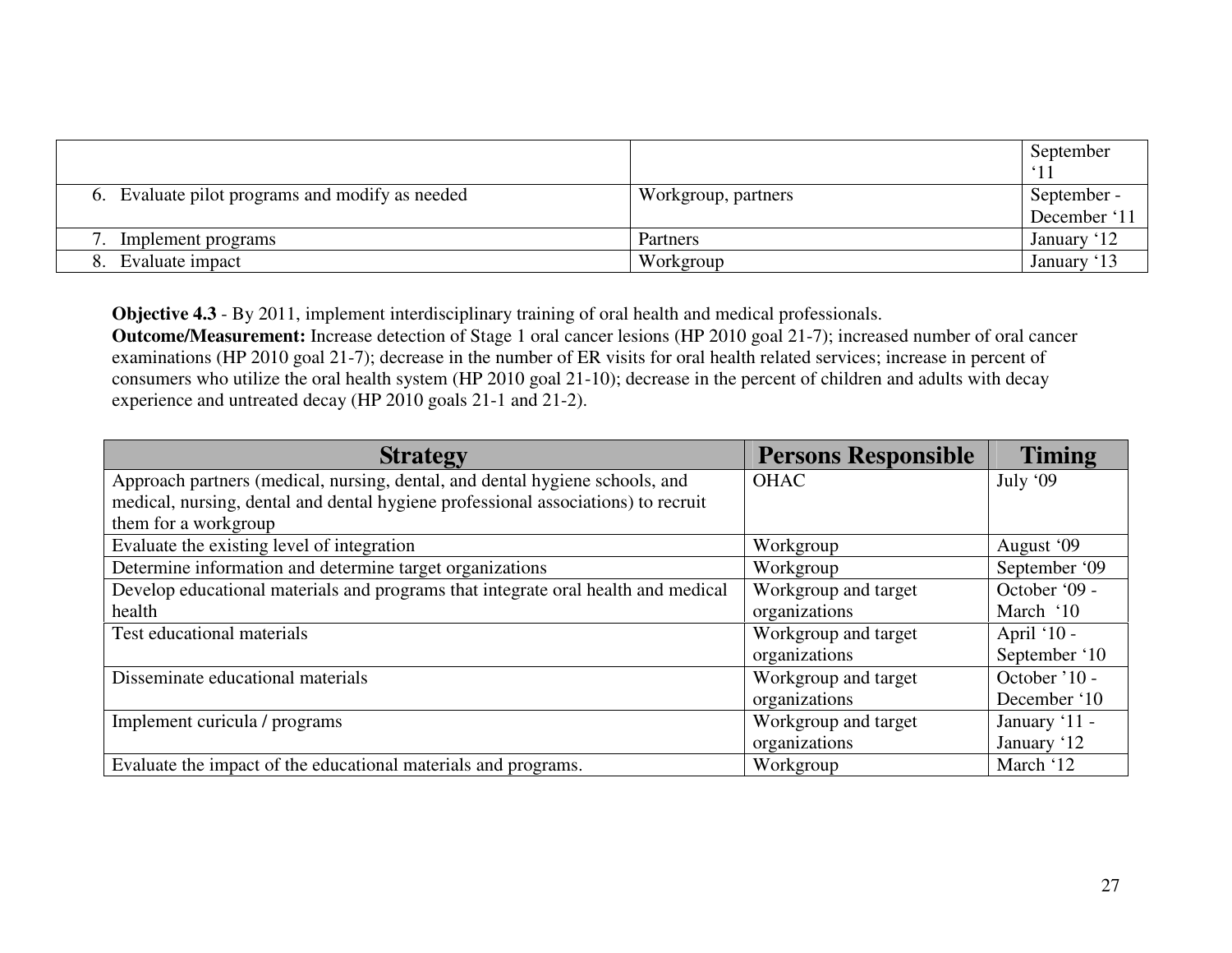# 7.TIMELINE

|                | $3/08 -$ | $10/08 -$ | $4/09 -$ | $10/09 -$ | $4/10 -$ | $10/10 -$ | $4/11 -$ | $10/11 -$ |               | $10/12 -$ | $4/13 -$ |
|----------------|----------|-----------|----------|-----------|----------|-----------|----------|-----------|---------------|-----------|----------|
|                | 9/08     | 3/09      | 9/09     | 3/10      | 9/10     | 3/11      | 9/11     | 3/12      | $4/12 - 9/12$ | 3/13      | 9/13     |
|                |          |           |          |           |          |           |          |           |               |           |          |
| Objective 1.1  |          |           |          |           |          |           |          |           |               |           |          |
| Objective 1.2  |          |           |          |           |          |           |          |           |               |           |          |
| Objective 1.3  |          |           |          |           |          |           |          |           |               |           |          |
|                |          |           |          |           |          |           |          |           |               |           |          |
| Objective 2.1  |          |           |          |           |          |           |          |           |               |           |          |
| Objective 2.2  |          |           |          |           |          |           |          |           |               |           |          |
| Objective 2.3  |          |           |          |           |          |           |          |           |               |           |          |
|                |          |           |          |           |          |           |          |           |               |           |          |
| Objective 3.1  |          |           |          |           |          |           |          |           |               |           |          |
| Objective 3.2  |          |           |          |           |          |           |          |           |               |           |          |
| Objective 3.3  |          |           |          |           |          |           |          |           |               |           |          |
| Objective 3.4  |          |           |          |           |          |           |          |           |               |           |          |
| Objective 3.5  |          |           |          |           |          |           |          |           |               |           |          |
| Objective 3.6  |          |           |          |           |          |           |          |           |               |           |          |
| Objective 3.7  |          |           |          |           |          |           |          |           |               |           |          |
| Objective 3.8  |          |           |          |           |          |           |          |           |               |           |          |
| Objective 3.9  |          |           |          |           |          |           |          |           |               |           |          |
| Objective 3.10 |          |           |          |           |          |           |          |           |               |           |          |
| Objective 3.11 |          |           |          |           |          |           |          |           |               |           |          |
|                |          |           |          |           |          |           |          |           |               |           |          |
| Objective 4.1  |          |           |          |           |          |           |          |           |               |           |          |
| Objective 4.2  |          |           |          |           |          |           |          |           |               |           |          |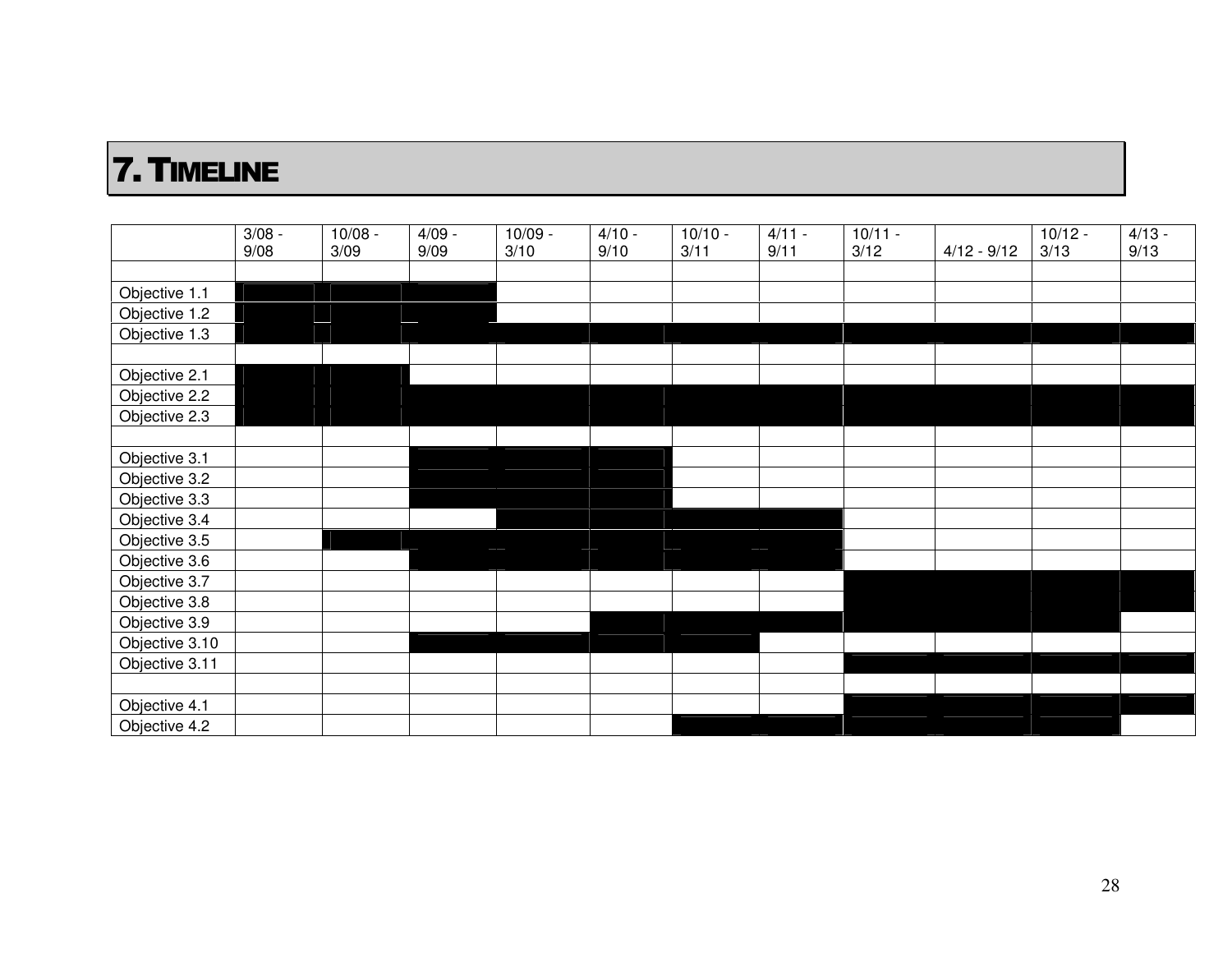## **APPENDIX A: KEY RECOMMENDATIONS OF THE 2004 NEVADA ORAL HEALTH PLAN**

## Infrastucture Building

Goal 1: Maintain and expand an Oral Health System in Nevada.

- 1.1. Maintain a State Oral Health Program.
- 1.2. Maintain an Oral Health Advisory Committee.
- 1.3. Identify resources and capacity, determine needs, and develop a community-based reporting system.
- 1.4. Develop an ongoing surveillance system.

Goal 2: Change the culture of accepted norms.

- 2.1 Utilize targeted, community-based social norms marketing regarding oral health throughout the lifespan.
- 2.2. Link medical and dental health.
- 2.3. Provide oral health education and care in schools and other appropriate venues.
- 2.4 Educate public officials and community leaders utilizing the *National Call to Action*.
- 2.5. Assist communities in using the *National Call to Action* to develop local plans.
- 2.6. Make it easy to seek care and information.

Goal 3: Develop policy to promote oral health.

- 3.1. Develop and disseminate concise and relevant messages for policymakers and administrators at local, state, and federal levels related to the results of oral health research and the oral health status of their constituents.
- 3.2. Expand Medicaid coverage to include basic oral health services for adults, especially seniors.
- 3.3. Pursue policy changes to improve provider participation in public health insurance programs and enhance patient access to care (provider recruitement and training, electronic billing, presumptive eligibility).
- 3.4. Seek legislative policies to provide dental service coverage, especially for at-risk populations.
- 3.5. Increase oral health care access and improve oral health outcomes by amending Nevada Revised Statute (NRS) and Nevada Administrative Code (NAC) related to licensure and scope of practice.
- 3.6. Allow a portion of the continuing education requirement for licensure to be completed by providing oral health services on a volunteer basis.
- 3.7. Expand the oral health workforce capacity and productivity in Dental Health Professional Shortage Areas (HPSA) by creating new and expanding existing incentives.
- 3.8. Implement legislation to prohibit the sale of soda pop in K-12 schools, require oral health screening prior to school enrollment, require oral health education in school curricula and promote consumption of fluoridated water in schools.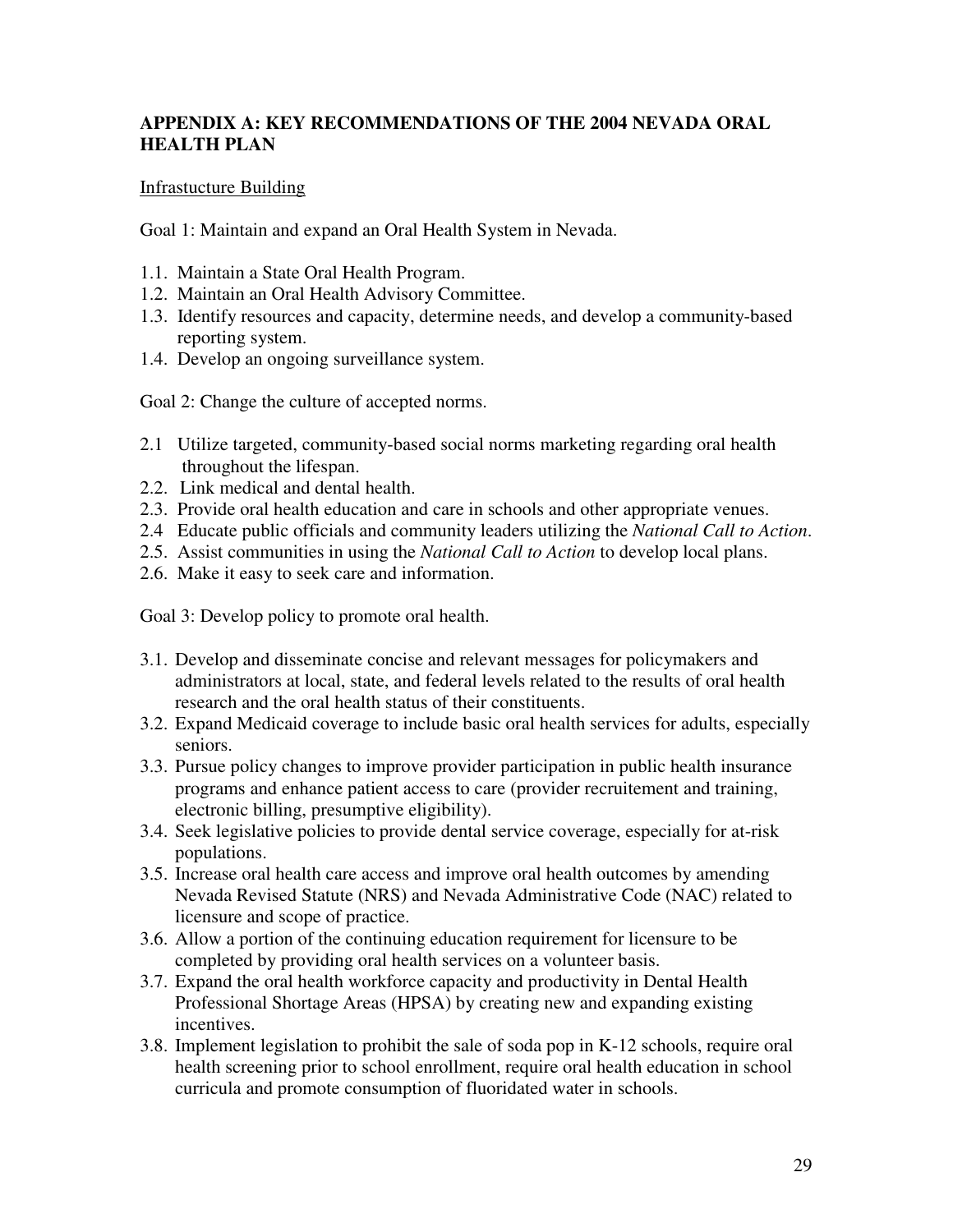3.9. Dedicate a portion of "sin taxes" for oral health programs.

Goal 4: Develop sustainability of the State Oral Health Program.

- 4.1. Build and nurture broad-based coalitions that incorporate the views and expertise of all stakeholders and that are tailored to specific populations, conditions, or programs.
- 4.2. Engage stakeholders and coalitions to advocate for the goals of the Oral Health Program.
- 4.3. Engage stakeholders and coalitions to advocate for funding for the Oral Health Program.

#### Population Based Services

Goal 5. Promote effective disease prevention and treatment strategies and programs.

- 5.1. Promote expansion of existing and establishment of new school based sealant programs.
- 5.2. Promote use of sealants by safety net providers and private practice dental offices.
- 5.3. Promote an increase in the percent of Nevadans with access to optimally fluoridated community water systems.
- 5.4. Promote the use of fluoride varnish for at risk populations.
- 5.5. Promote the integratation of oral health education into existing educational programs such as tobacco and drug cessation programs, pre-natal education, parenting classes, and school curricula.
- 5.6. Reduce the morbidity and mortality from oral cancer**.**

#### Direct Services

Goal 6: Increase access to direct dental services.

- 6.1. Eliminate barriers to provider participation in public health insurance programs.
- 6.2. Publicize successful programs that promote oral health to facilitate their replication.
- 6.3. Create a stable source of funding for safety net providers.
- 6.4. Establish new safety net sites.

#### Enabling Services

Goal 7: Reduce barriers to care.

- 7.1. Enhance patient access to care.
- 7.2. Identify flexible alternative care delivery sites.
- 7.3. Identify consumer access issues.
- 7.4. Provide culturally competent care.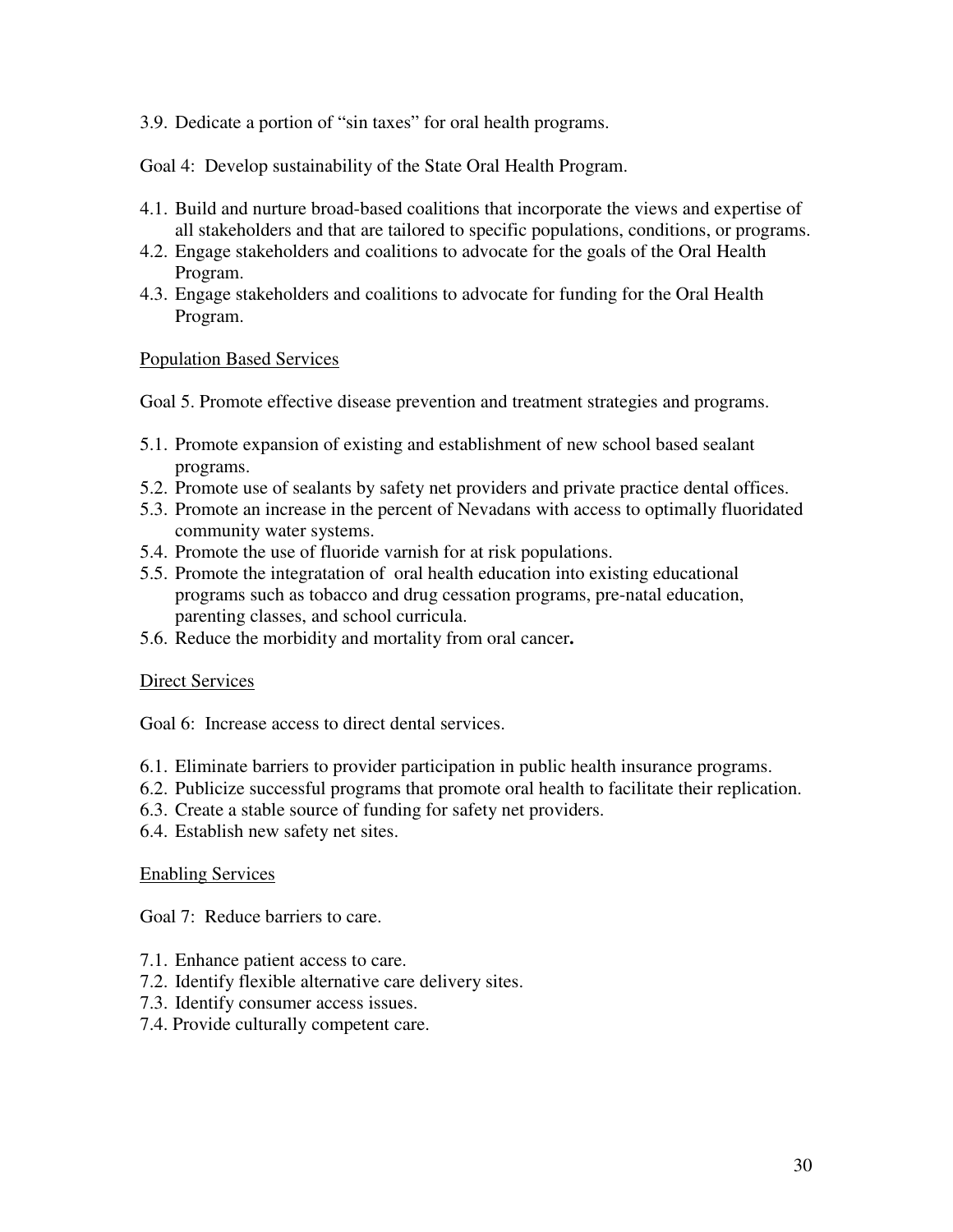### **APPENDIX B: NEVADA STATE ORAL HEALTH ADVISORY COMMITTEE - JANUARY 2008**

#### **Chair**

Tyree Davis, DDS Nevada Health Centers

#### **Vice-Chair**

Marlena Booth Healthy Smiles Family Dentistry

Jean Childs Nevada Head Start Association

Jane Gruner Mental Health and Developmental Services

Patricia Craddock, DDS Nevada Dental Association

Mike Johnson, MS, LADC Saint Mary's

Michelle Kling, RN, MS Washoe County District Health Dept.

Carole Mankey, RN Southern Nevada Health District

Carl Martinez Governor's Commission on Aging

Betty Pate, RDH, MEd Nevada Dental Hygienists' Assn.

Sharon Peterson, RDH, MEd Nevada State Board of Dental Examiners

Mark Rosenberg, DDS, MPH Retired USPHS

Victor Sandoval, DDS, MPH UNLV School of Dental Medicine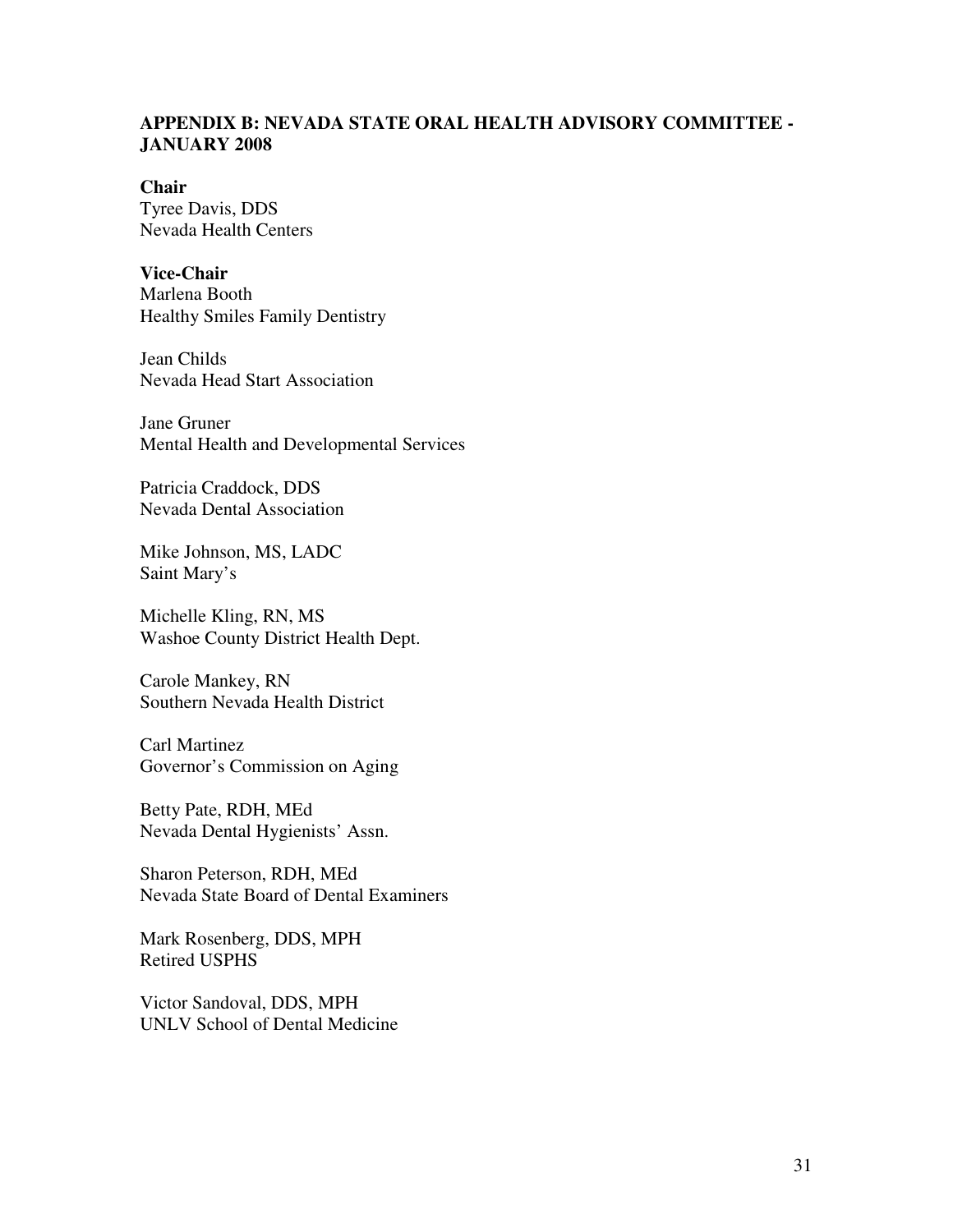#### **APPENDIX C: PLANNING COMMITTEE MEMBERS**

Larry Curley Indian Health Board of Nevada

Christina Demopoulos, DDS University of Nevada, Las Vegas School of Dental Medicine

Keyth Durham Northeastern Coalition for Oral Health

Ms. Kelly Marschall Social Entrepreneurs, Inc.

Mildred R. McClain, PhD University of Nevada, Las Vegas School of Dental Medicine

Shari Peterson, RDH Nevada State Board of Dental Examiners

George Rosenbaum, DDS Nevada Dental Association

Mark Rosenberg, DDS, MPH Northern Nevada Dental Coalition for Underserved Populations

Michael Sanders, DMD, EdM University of Nevada, Las Vegas School of Dental Medicine

Ms. Sheila Storey, RN, BSN Nevada State Association of School Nurses

Robert Talley, DDS Nevada Dental Association

Sherry Waugh Nevada Head Start Association

Steve Williams Community Coalition for Oral Health

Christine Wood, RDH Nevada State Health Division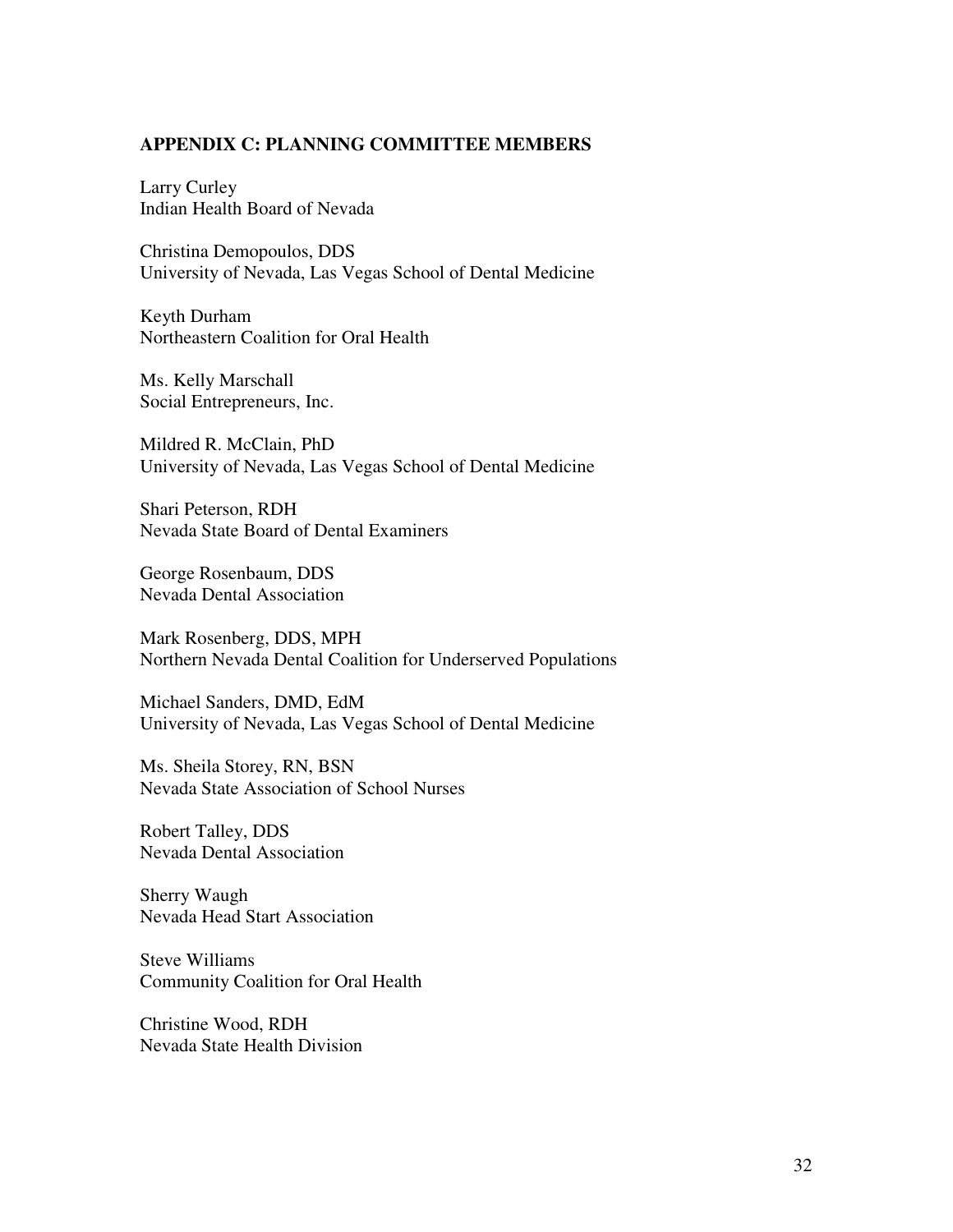#### **APPENDIX D: POLICY TOOL WORKGROUP**

Jennifer Benedict Great Basin Primary Care Association

Bobbette Bond Hotel Employees and Restaurant Employees International Union Welfare Fund

Marlena Booth Churchill, Lyon, Pershing, and Storey Counties' Regional Oral Health Coalition

Jean Childs Nevada Head Start Association

Tyree Davis Nevada Health Centers and State Oral Health Advisory Committee

Christina Demopolous, DDS University of Nevada, Las Vegas, School of Dental Medicine, Crackdown on Cancer

Keyth Durham Northeastern Coalition for Oral Health

Marcy Frosh Children's Dental Health Project

Joel Glover, DDS Nevada Dental Association

Jane Gruner Mental Health and Developmental Services

Kelly Marschall Social Entrepreneurs, Inc.

Millie McClain, PhD Central Nevada Oral Health Coalition

Shari Peterson, RDH Nevada State Board of Dental Examiners

Mark Rosenberg, DDS, MPH Northern Nevada Dental Coalition for Underserved Populations

Michael Sanders, DMD, EdM University of Nevada, Las Vegas, School of Dental Medicine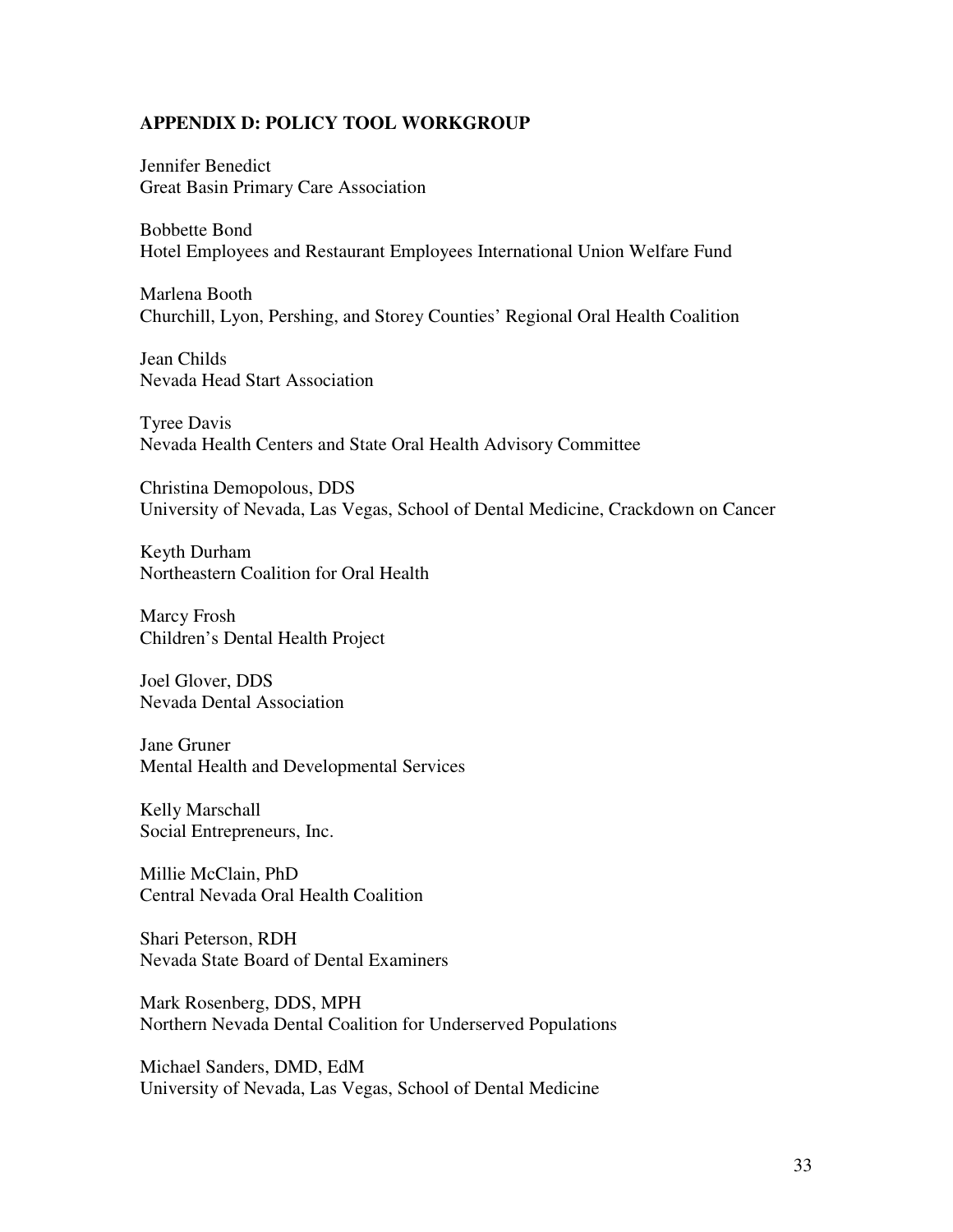Nevada State Health Division Oral Health Program, Dental Consultant

Victor Sandoval, DDS, MPH University of Nevada, Las Vegas, School of Dental Medicine

Bob Talley, DDS Nevada Dental Association

Laura Webb, RDH Churchill, Lyon, Pershing, and Storey Counties' Regional Oral Health Coalition

Christine Wood, RDH Nevada State Health Division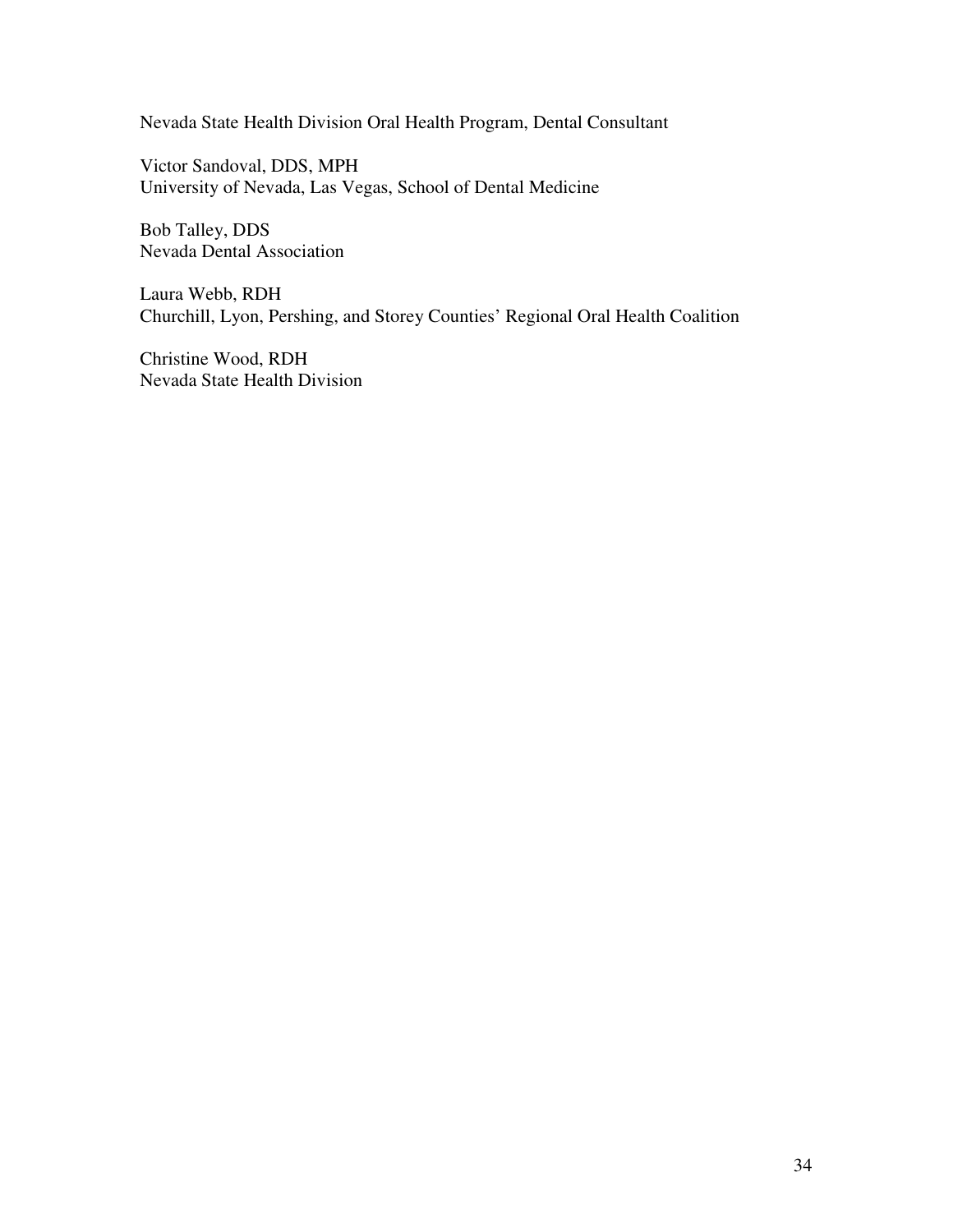## **APPENDIX E: SUMMIT PARTICIPANTS**

| <b>Name</b>                                                 | <b>Title</b>                                                            |  |
|-------------------------------------------------------------|-------------------------------------------------------------------------|--|
| Aguirre, Melissa                                            | Dental Manager; Nevada Health Centers Inc., Miles for Smiles            |  |
| Alvarado-Sallee, Cecilia                                    | Project Coordinator; Nye Communities Coalition                          |  |
| Anderson, Novia J.                                          | Social Service Manager                                                  |  |
| Aquino, Debbie                                              | Evaluation Consultant, Nevada State Health Division Oral Health Program |  |
| Aveiro, Vickie                                              | <b>RN</b>                                                               |  |
| Bankston, Patricia                                          | Human Services Specialist                                               |  |
| Begley, Doreen                                              | MS, RN, Administrator, Orvis Nursing Clinic                             |  |
| Bennett, Christopher                                        | DDS, President Northern Nevada Dental Society                           |  |
| Bennett, Leah                                               | Dental Program Analyst/NV Medicaid/DHCFP                                |  |
| Benvin, Lori                                                | Executive Director, Northern Nevada Dental Society                      |  |
| Booth, Marlena                                              | CEO-Director-HSFD, INC                                                  |  |
| Brannum, Maria                                              | <b>Health Manager</b>                                                   |  |
| Brown, Marlon                                               | DDS, Chief Dental Officer                                               |  |
| Bullock, Jennifer                                           | Executive Director, Nevada Urban Indians                                |  |
| Canavan, Sandy                                              | RN, BSN                                                                 |  |
| Chandler, Terri                                             | Coalition Coordinator, Nevada State Health Division Oral Health Program |  |
| Chappel, Margot                                             | Director                                                                |  |
| Cofano, Lori                                                | FS/OHSC, Nevada State Health Division Oral Health Program               |  |
| Cohen, Adrina<br>RN, Lyon Co. School District Chief Nurse   |                                                                         |  |
| Cooley, Karen                                               | LPN, CLC                                                                |  |
| Copeland, Bobbi<br><b>RN</b>                                |                                                                         |  |
| Executive Director, Indian Board of Health<br>Curley, Larry |                                                                         |  |
| Davis, Tyree                                                | DDS, Dental Director, Nevada Health Centers, Inc.                       |  |
| Dellner, Bonnie                                             | Chief School Nurse, DCSD                                                |  |
|                                                             | Mental Health Therapist/Commissioner Mental Health & Developmental      |  |
| Derbyshire, Lee                                             | Services                                                                |  |
| Dugdale, Amanda                                             | Dental Assistant                                                        |  |
| Duran, Yolanda                                              | Health/Mental Health Manager                                            |  |
| Durham, Keyth                                               | Chairman, NECOH                                                         |  |
| Eldridge, Mary                                              | Program Director, Little People's Head Start                            |  |
| Emm, Darla J.                                               | Medicare Program Coordinator                                            |  |
| Ferguson, Jason                                             | <b>DDS</b>                                                              |  |
| Glover, Joel F.                                             | DDS, Legislative Chair-Nevada Dental Assoc.                             |  |
| Glover, Joel T.                                             | DDS, Nevada State Board of Dental Examiners                             |  |
| Gonzalez, Karen                                             | <b>Administrative Assistant</b>                                         |  |
| Grant, Gloria                                               | Family Services Manager, Little People's Head Start                     |  |
| Gruner, Jane                                                | CPM III, Director of Sierra Regional Center                             |  |
| Guillen, Tony                                               | DDS, Nevada State Board of Dental Examiners                             |  |
| Harding, Onesia<br>Shelter Social Worker, Safe Nest         |                                                                         |  |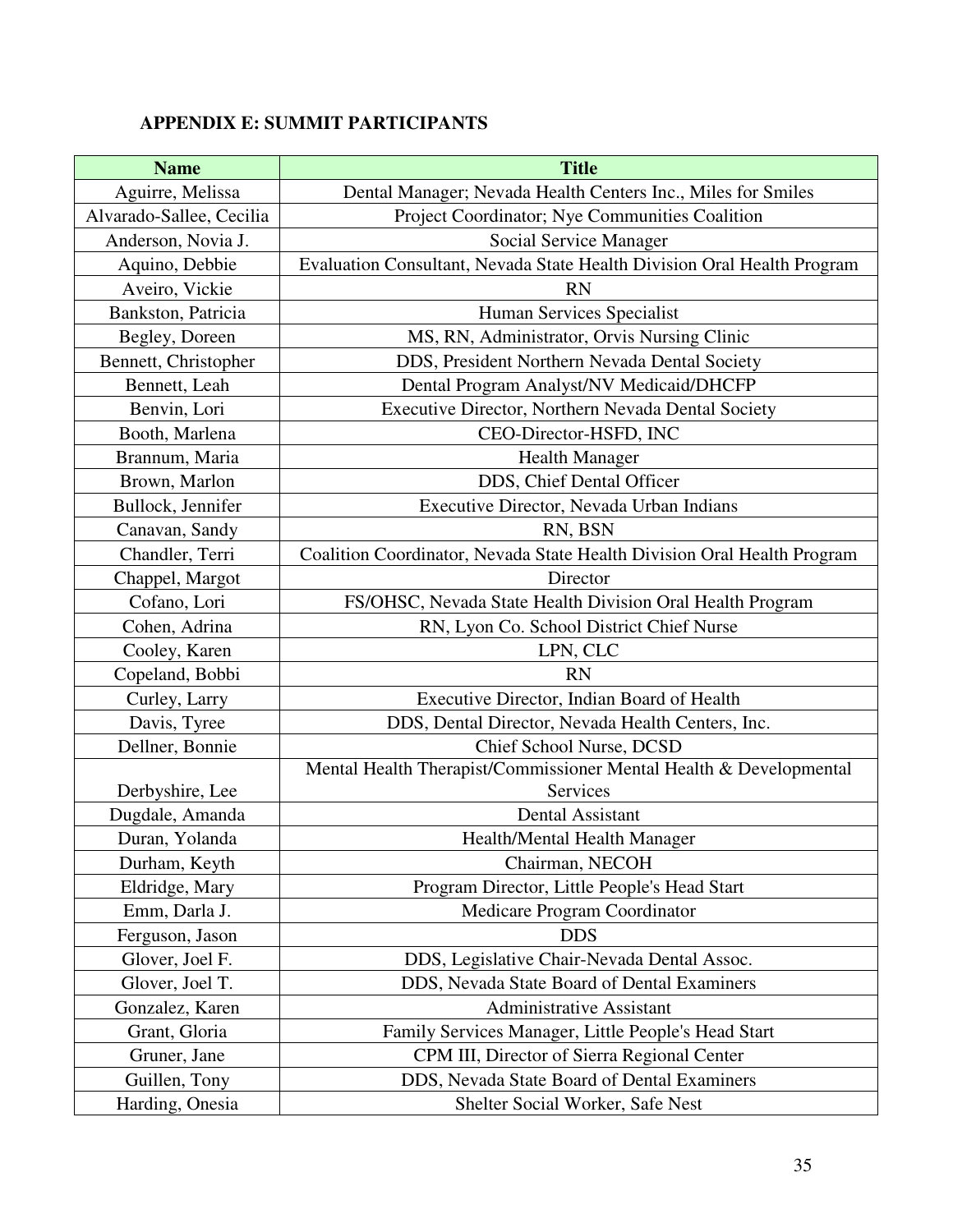| Heeran, Kate         | Health Resource Analyst II                                                                                              |
|----------------------|-------------------------------------------------------------------------------------------------------------------------|
| Hellwinkel, Donna    | DDS, Nevada State Board of Dental Examiners                                                                             |
| Hogue, Jane          | <b>EHS Project Coordinator</b>                                                                                          |
| Houghton, Linda A.   | <b>CSA</b>                                                                                                              |
|                      | Manager of Tobacco Prevention and Education Program, Bureau of                                                          |
| Howard, Charlene     | <b>Community Health</b>                                                                                                 |
| Huber, Daniel        | DMD, Dental Consultant Phoenix Area IMS                                                                                 |
| Jenkins, Myiesha     | Health Aid                                                                                                              |
| Johnson, Teresa      | <b>Community Health Nurse</b>                                                                                           |
| Jordan, Jim          | Biostatistician, Nevada State Health Division, Oral Health Program                                                      |
| Keller, Brenda       | <b>Community Health Nurse</b>                                                                                           |
| Larson, Kari         | General Manager, Silver Springs Stagecoach Hospital                                                                     |
| Leslie, Sheila       | Assemblywoman                                                                                                           |
| Lincicome, Annette   | BS, RDH, Huntridge Teen Clinic                                                                                          |
| Little, Gina         | <b>Administrative Assistant</b>                                                                                         |
| Lopez Martin, Celia  | Manager Health and Nutrition, CDI Head Start                                                                            |
| Lopez, Jeri          | Director, Family Resource Center                                                                                        |
| Louie, Reginald      | Regional Head Start Oral Health Consultant                                                                              |
| Manning, Jim         | DDS, Lahontan Dental Clinic                                                                                             |
|                      | DDS, Dental Director, Health Access Washoe County Community Health                                                      |
| Markoff, Debra       | Center                                                                                                                  |
| Martinez, Carl       | Member-State Commission on Aging                                                                                        |
| McClain, Mildred A.  | PhD, Assistant Professor, UNLV School of Dental Medicine                                                                |
| McLane, Nancy        | Director, Clark County Social Service                                                                                   |
| Mousel-Martini, Lise | Director, Provider Relations                                                                                            |
|                      | Education and Information Officer, Nevada State Health Division, Oral                                                   |
| Murphy, Dennis       | Health Program                                                                                                          |
| Nickles, Laurie      | Health Educator, Nevada State Health Division, Oral Health Program                                                      |
| Oke, Michele         | <b>Executive Director</b>                                                                                               |
| Osburn, Gwen         | Community Health Nurse Manager, Southern Nevada Health District                                                         |
| Pappas, William D.   | DDS, President, NV State Board of Dental Examiners<br>Dental Case Manager, Health Access Washoe County Community Health |
| Parigini, Diane      | Center                                                                                                                  |
| Peterson, Sharon     | RDH, NV State Board of Dental Examiners                                                                                 |
| Quandt, Linda        | Dental Community Coordinator, Nevada Health Centers/Miles for Smiles                                                    |
| Reynolds, Rosalyne   | NNAMH, Director of Community Services                                                                                   |
| Rice, Sherri         | Executive Director, Access to Health Care Network                                                                       |
| Rosenberg, Mark      | DDS, OHAC Member, Chair NNCOH CUSP                                                                                      |
| Sanders, Michael     | DMD, UNLV SDM, Oral Health Program Dental Consultant                                                                    |
| Sandoval, Victor     | DDS, MPH, UNLV School of Dental Medicine                                                                                |
| Seward, Erin         | <b>Health Information Manager</b>                                                                                       |
| Sherrick, Jeannine   | Program Officer, Western Interstate Commission on Higher Education                                                      |
|                      |                                                                                                                         |